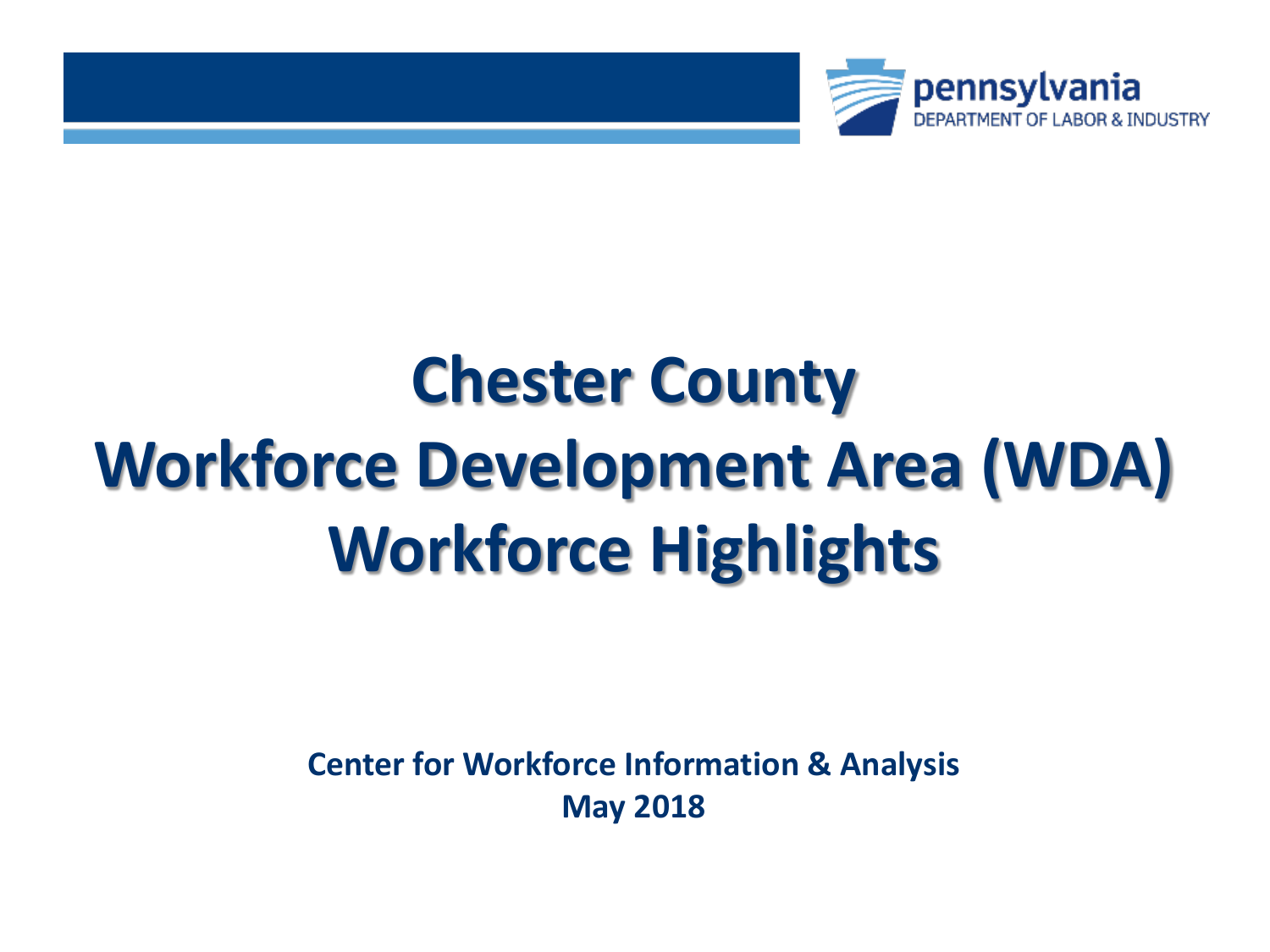

CWIA (Center for Workforce Information & Analysis) is a bureau within L&I that produces workforce and economic statistics and analysis.

### **CWIA's key roles**:

- $\triangleright$  Provide labor market information (LMI) products & services to wide range of customers
- $\triangleright$  Measure and report on PA's labor force (employed and unemployed), employers, industries, occupations, wages, and skills through various products & services
- $\triangleright$  Calculate performance and outcome metrics for workforce program participants
- $\triangleright$  Perform data analysis and reporting on Unemployment Compensation program activities

And best of all, most CWIA services are... FREE!!!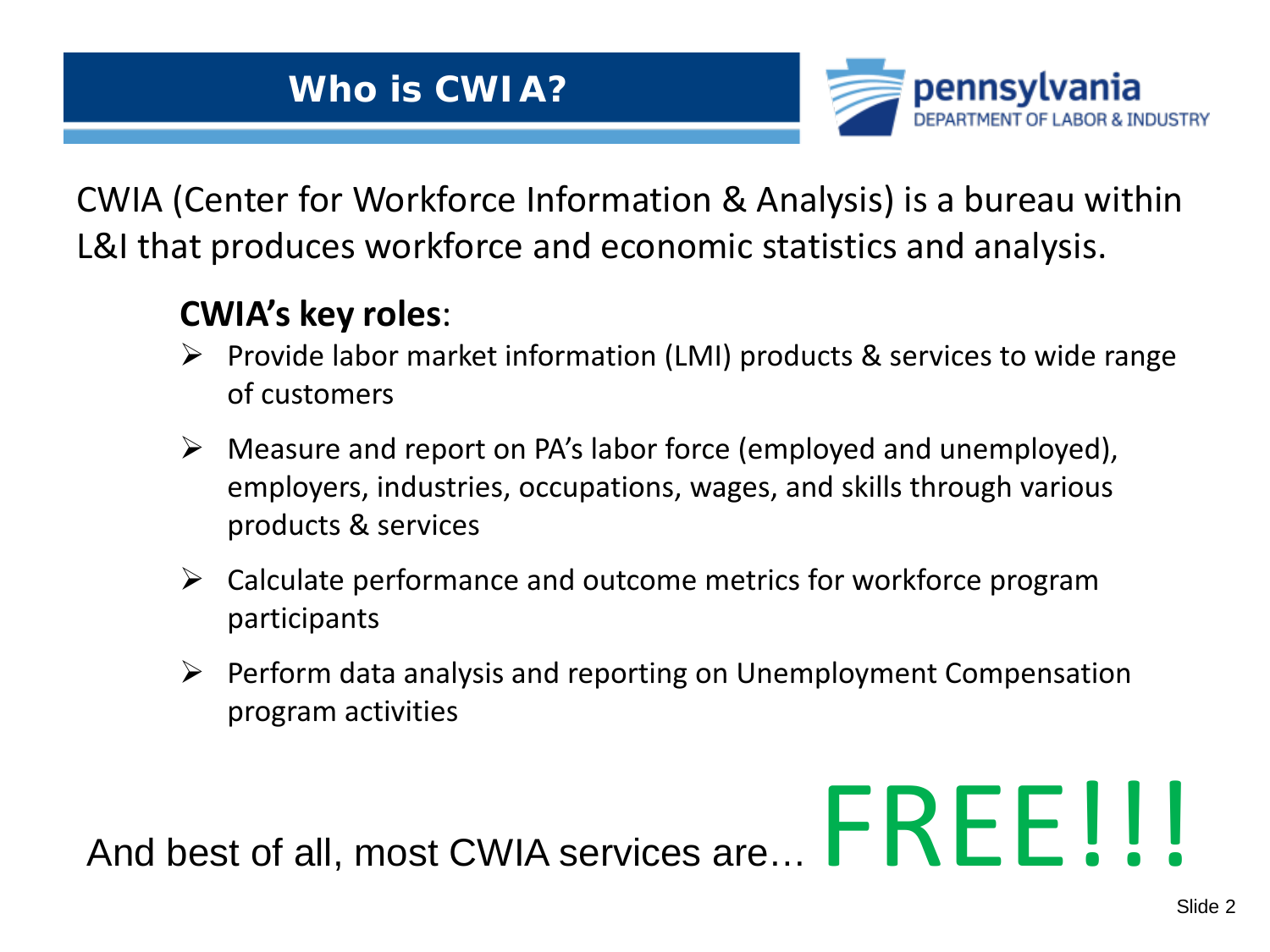### **Industry versus Occupation**



### $\triangleright$  Much of CWIA's data is assigned by:

- **Industry** or
- **Occupation**
- $\triangleright$  While these terms are often used interchangeably, they are in fact very different when it comes to data.
	- **Industry** refers to the type of business or organization where an individual works
	- *Occupation refers to the job duties that an individual actually performs at their place of work*

 $\triangleright$  An industry has workers in various occupations while a single occupation can be found in many different industries.

Example:

- **Industry** Hospital or Residential Construction
- **Occupation** Registered Nurse or Carpenter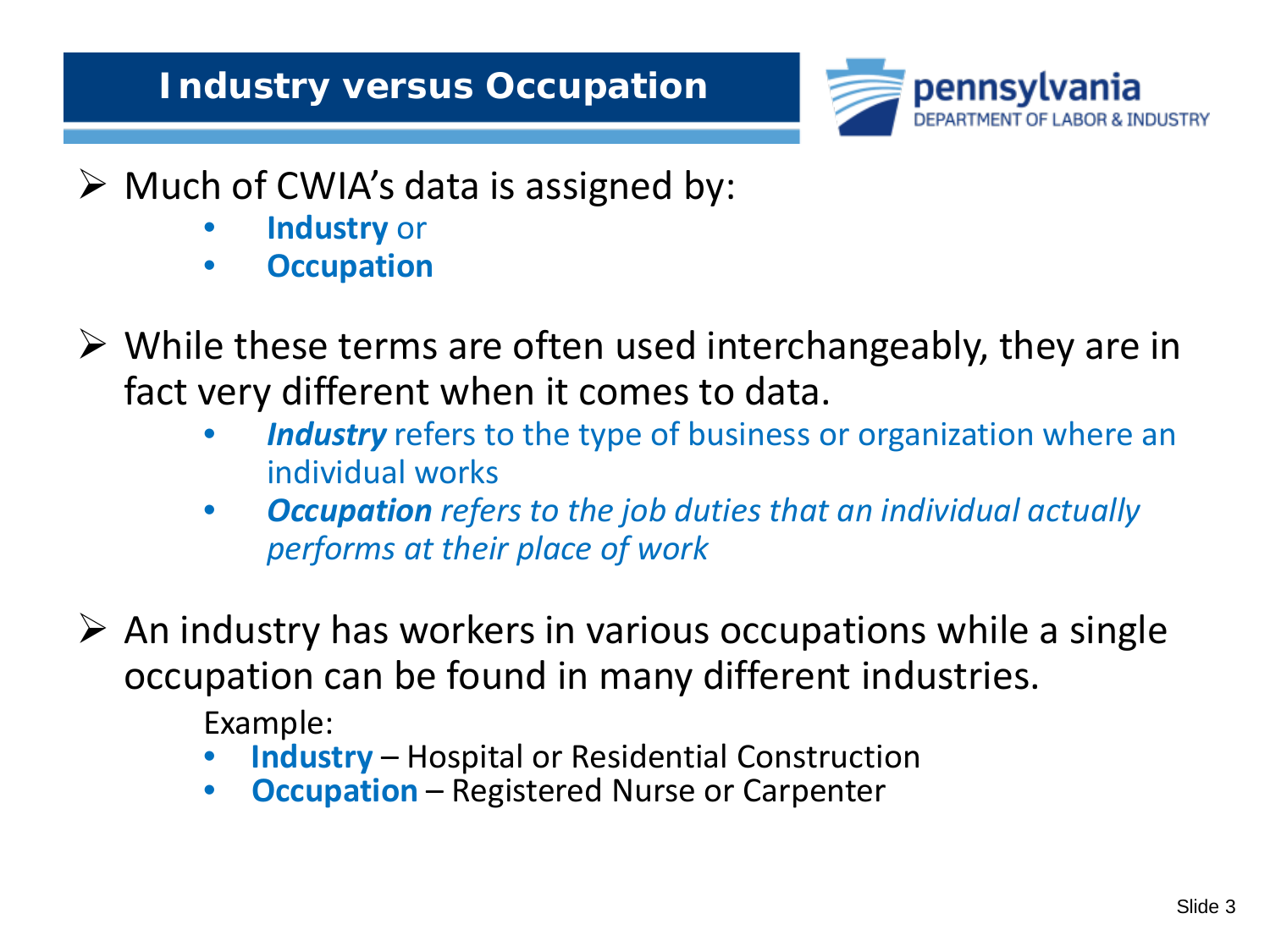



# **Demographics**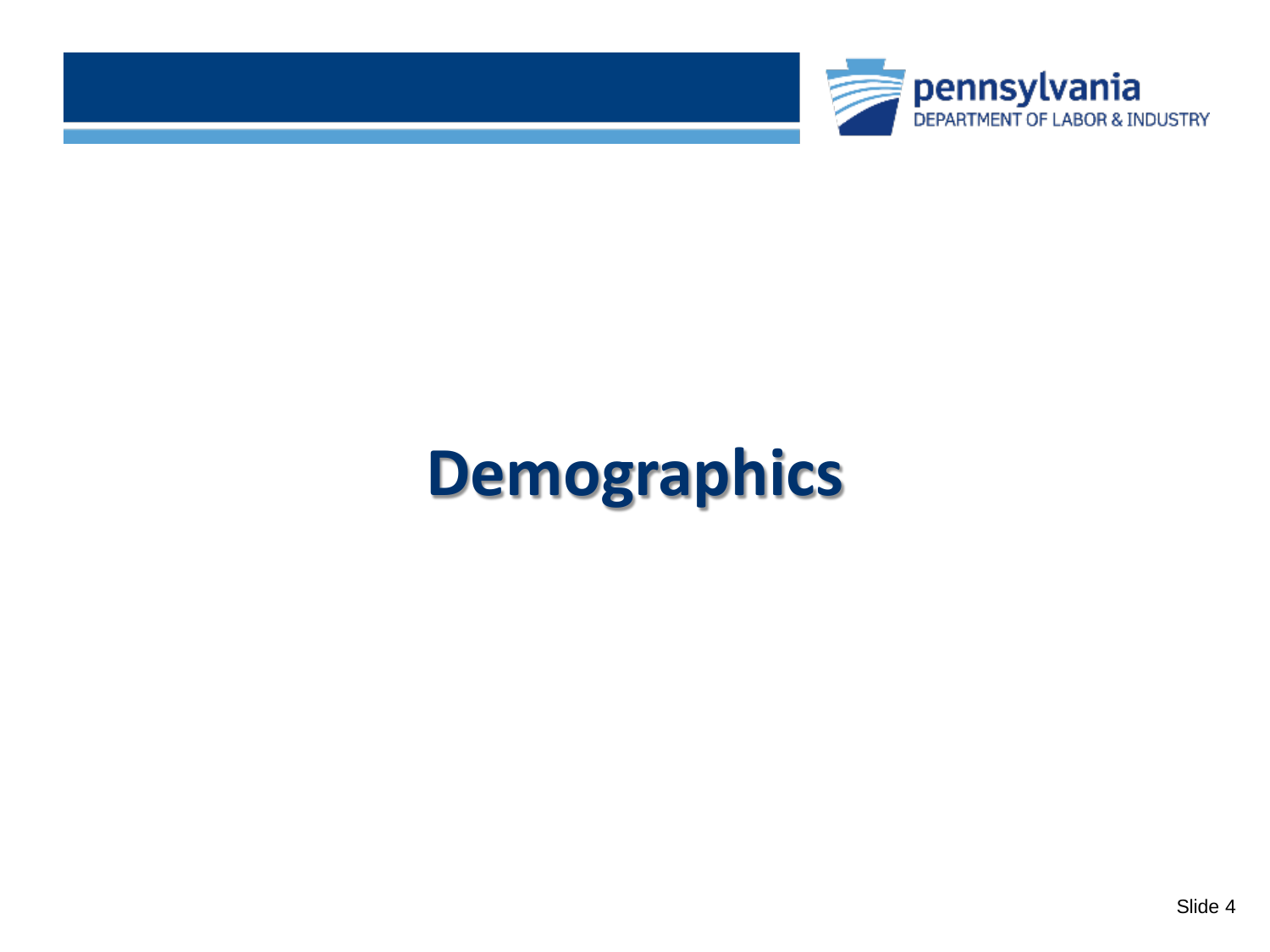

|                 | <b>Bucks</b> | <b>Chester</b> | <b>Delaware</b> | <b>Montgomery</b> | Philadelphia | Pennsylvania |
|-----------------|--------------|----------------|-----------------|-------------------|--------------|--------------|
|                 |              |                |                 |                   |              |              |
| <b>Total</b>    | 626,399      | 516,312        | 563,402         | 821,725           | 1,567,872    | 12,784,227   |
| <b>Male</b>     | 49.1%        | 49.2%          | 48.1%           | 48.6%             | 47.4%        | 49.0%        |
| Female          | 50.9%        | 50.8%          | 51.9%           | 51.4%             | 52.6%        | 51.0%        |
|                 |              |                |                 |                   |              |              |
| White           | 88.0%        | 85.3%          | 69.2%           | 79.7%             | 40.4%        | 80.9%        |
| <b>Black</b>    | 3.5%         | 5.8%           | 21.3%           | 8.9%              | 42.2%        | 11.0%        |
| Other           | 8.3%         | 8.9%           | 9.4%            | 11.4%             | 17.5%        | 8.1%         |
| <b>Hispanic</b> | 5.2%         | 7.3%           | 3.7%            | 5.0%              | 14.4%        | 7.0%         |
|                 |              |                |                 |                   |              |              |
| $0 - 14$        | 16.8%        | 18.9%          | 18.2%           | 17.7%             | 18.7%        | 17.2%        |
| 15-19           | 6.3%         | 7.0%           | 7.2%            | 6.1%              | 6.3%         | 6.5%         |
| 20-34           | 16.8%        | 17.7%          | 19.7%           | 18.2%             | 26.4%        | 19.6%        |
| 35-49           | 18.8%        | 19.3%          | 18.2%           | 19.2%             | 18.2%        | 18.1%        |
| 50-64           | 23.7%        | 21.7%          | 20.8%           | 21.4%             | 17.6%        | 21.3%        |
| 65 and Older    | 17.6%        | 15.3%          | 15.7%           | 17.3%             | 12.8%        | 17.4%        |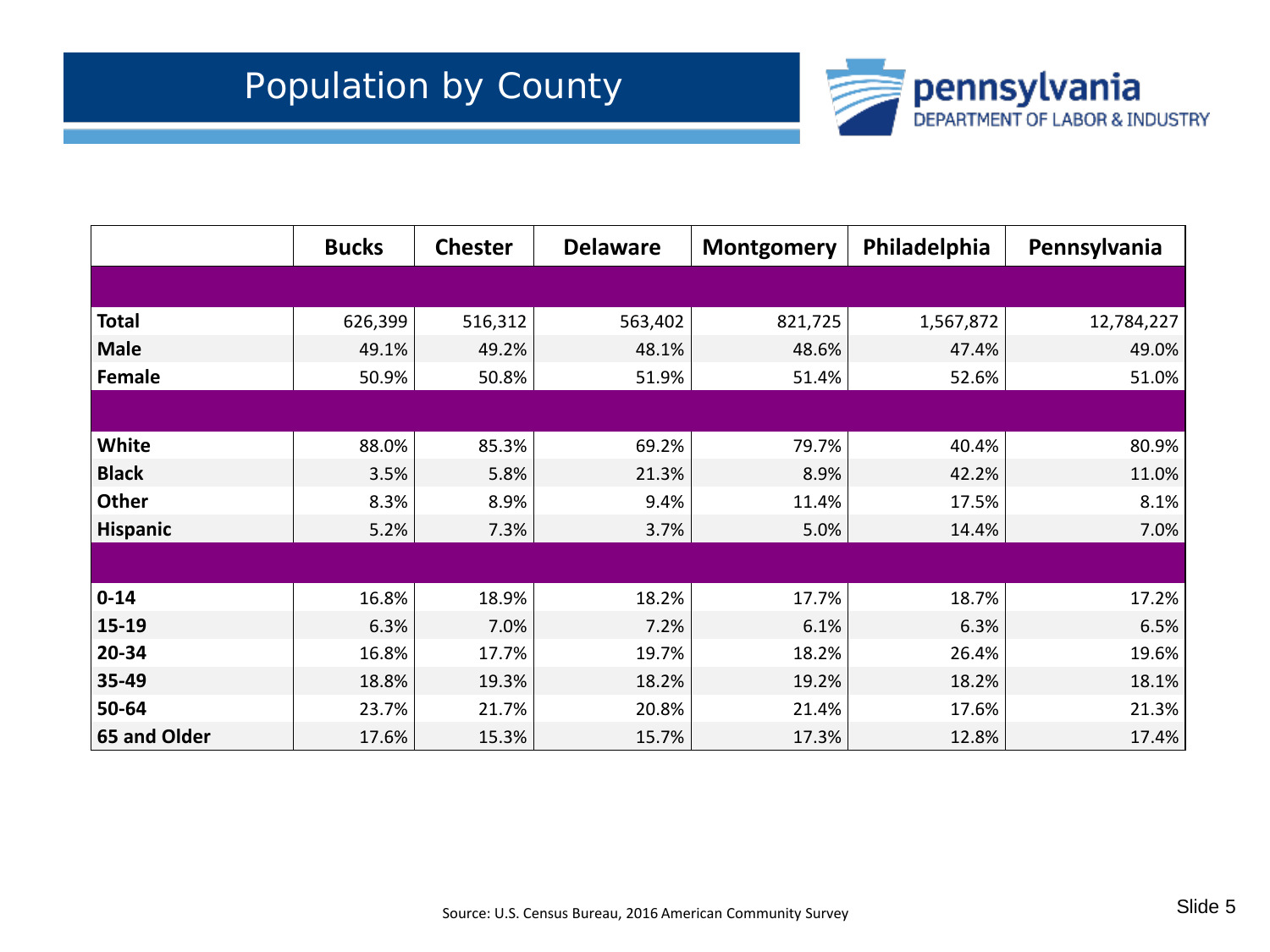

|                                    | <b>NAICS</b> | Industry                                     | <b>Employees</b> | <b>Percent of Industry</b><br><b>Employment</b> |
|------------------------------------|--------------|----------------------------------------------|------------------|-------------------------------------------------|
| <b>Most Employees Aged 55-plus</b> |              |                                              |                  |                                                 |
|                                    | 22           | <b>Utilities</b>                             | 191              | 34.2%                                           |
| By Percent                         | 48-49        | <b>Transportation and Warehousing</b>        | 2,118            | 32.7%                                           |
|                                    | $31 - 33$    | Manufacturing                                | 5,987            | 30.6%                                           |
|                                    | 62           | Healthcare & Social Assistance               | 8,734            | 26.0%                                           |
| By Volume                          | 54           | Professional, Scientific, and Tech. Services | 6,839            | 23.0%                                           |
|                                    | 44-45        | <b>Retail Trade</b>                          | 6,132            | 23.0%                                           |
| <b>Most Employees Aged 14-21</b>   |              |                                              |                  |                                                 |
|                                    | 71           | Arts, Entertainment, and Recreation          | 1,809            | 32.4%                                           |
| By Percent                         | 72           | <b>Accommodation and Food Services</b>       | 5,026            | 30.5%                                           |
|                                    | 44-45        | <b>Retail Trade</b>                          | 4,265            | 16.0%                                           |
|                                    | 72           | <b>Accommodation and Food Services</b>       | 5,026            | 30.5%                                           |
| By Volume                          | 44-45        | <b>Retail Trade</b>                          | 4,265            | 16.0%                                           |
|                                    | 71           | Arts, Entertainment, and Recreation          | 1,809            | 32.4%                                           |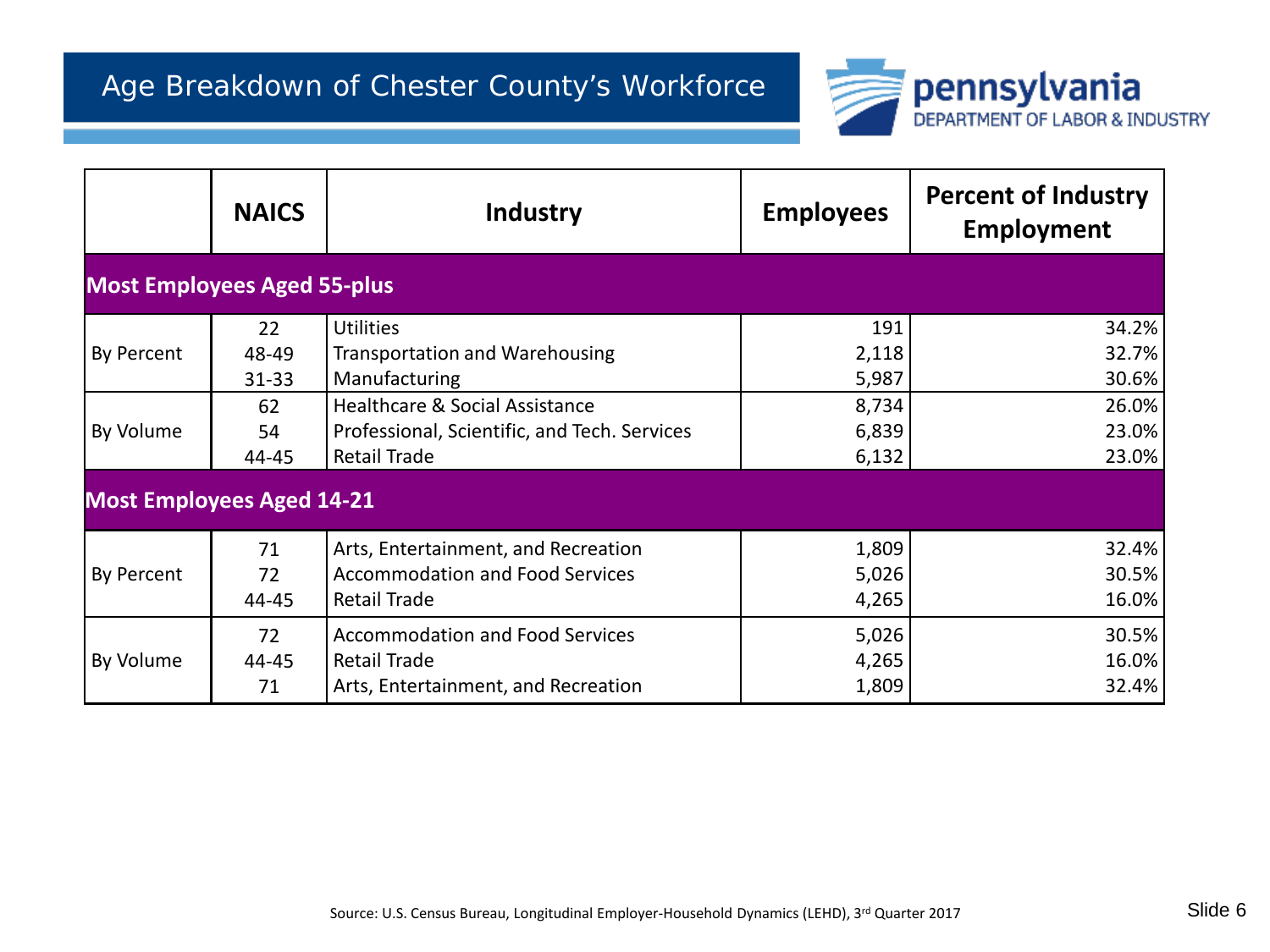

| <b>Education Level</b>                     | <b>Employees Percent</b> |       |
|--------------------------------------------|--------------------------|-------|
| Less than high school                      | 23,232                   | 9.2%  |
| High school or equivalent, no college      | 55,696                   | 22.0% |
| Some college or Associate degree           | 63,765                   | 25.2% |
| Bachelor's degree or advanced degree       | 76,341                   | 30.2% |
| Not available (workers aged 24 or younger) | 33,673                   | 13.3% |

|            | <b>NAICS</b> | <b>Industry</b>                                 | <b>Employees</b> | <b>Percent of Industry</b><br>Employment |
|------------|--------------|-------------------------------------------------|------------------|------------------------------------------|
|            |              | <b>Most Employees with a HS Diploma or less</b> |                  |                                          |
|            | 11           | Agriculture, Forestry, Fishing and Hunting      | 2,942            | 54.1%                                    |
| By Percent | 21           | Mining, Quarrying, & Oil & Gas Extraction       | 59               | 47.6%                                    |
|            | 48-49        | Transportation and Warehousing                  | 2,896            | 44.7%                                    |
|            | 62           | <b>Health Care and Social Assistance</b>        | 10,627           | 31.7%                                    |
| By Volume  | 44-45        | Retail Trade                                    | 9,087            | 34.1%                                    |
|            | $31 - 33$    | Manufacturing                                   | 7,946            | 40.5%                                    |
|            |              | <b>Most Employees with Some College or more</b> |                  |                                          |
|            | 54           | Professional, Scientific, and Tech. Svcs.       | 21,899           | 73.7%                                    |
| By Percent | 52           | Finance and Insurance                           | 13,962           | 72.5%                                    |
|            | 61           | <b>Educational Services</b>                     | 10,899           | 68.9%                                    |
|            | 54           | Professional, Scientific, and Tech. Svcs.       | 21,899           | 73.7%                                    |
| By Volume  | 62           | <b>Health Care and Social Assistance</b>        | 19,428           | 57.9%                                    |
|            | 52           | Finance and Insurance                           | 13,962           | 72.5%                                    |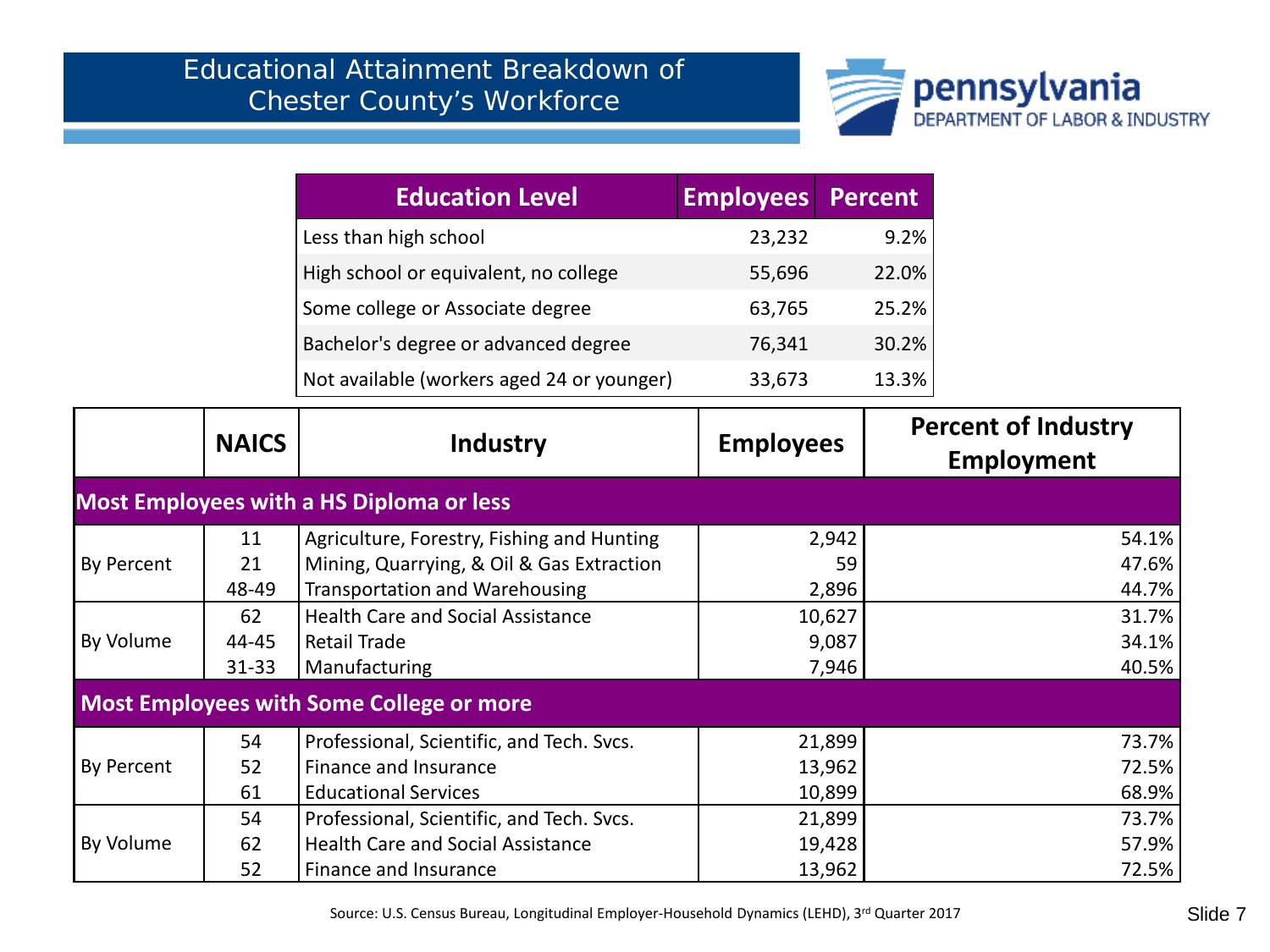



# **Current Workforce Highlights**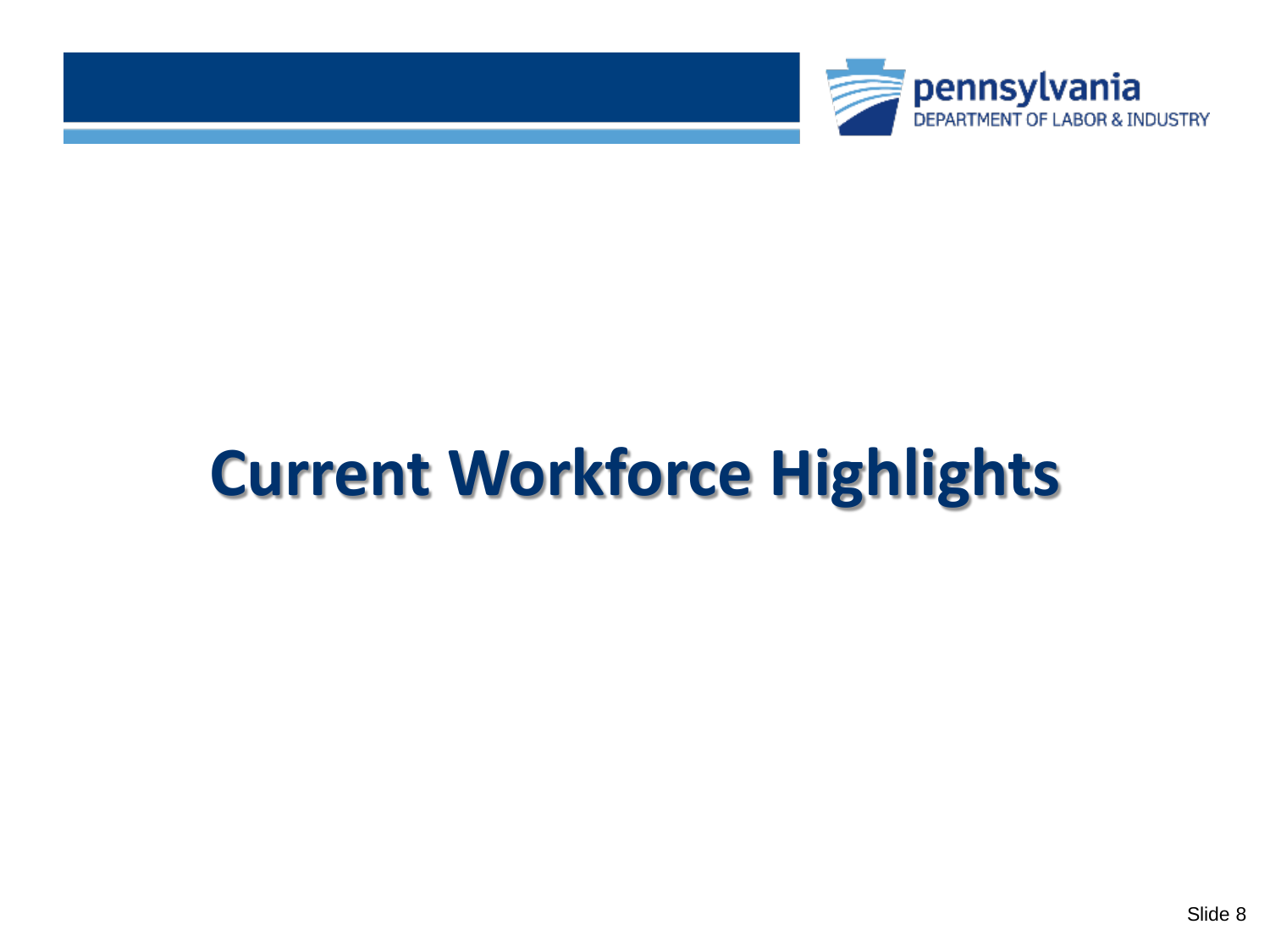#### Labor Force Statistics, 2013-18 (Corrected)



|                 | <b>April 2013</b> |           |                   | <b>April 2018</b> |           |            |  |
|-----------------|-------------------|-----------|-------------------|-------------------|-----------|------------|--|
|                 | Labor Force       | Employed  | <b>Unemployed</b> | Labor Force       | Employed  | Unemployed |  |
| <b>Bucks</b>    | 338,293           | 315,053   | 23,240            | 338,072           | 324,980   | 13,092     |  |
| <b>Chester</b>  | 273,132           | 258,117   | 15,015            | 276,462           | 267,400   | 9,062      |  |
| <b>Delaware</b> | 291,304           | 269,911   | 21,393            | 291,682           | 279,769   | 11,913     |  |
| Montgomery      | 436,695           | 410,130   | 26,565            | 444,390           | 428,653   | 15,737     |  |
| Philadelphia    | 702,645           | 628,484   | 74,161            | 698,855           | 658,717   | 40,138     |  |
| Pennsylvania    | 6,462,138         | 5,971,194 | 490,944           | 6,378,043         | 6,080,553 | 297,490    |  |

|                 | <b>Volume Change</b> |          |                   |             | <b>Percent Change</b> |            |
|-----------------|----------------------|----------|-------------------|-------------|-----------------------|------------|
|                 | Labor Force          | Employed | <b>Unemployed</b> | Labor Force | Employed              | Unemployed |
| <b>Bucks</b>    | $-221$               | 9,927    | $-10,148$         | $-0.1%$     | 3.2%                  | $-43.7%$   |
| <b>Chester</b>  | 3,330                | 9,283    | $-5,953$          | 1.2%        | 3.6%                  | $-39.6%$   |
| <b>Delaware</b> | 378                  | 9,858    | $-9,480$          | 0.1%        | 3.7%                  | $-44.3%$   |
| Montgomery      | 7,695                | 18,523   | $-10,828$         | 1.8%        | 4.5%                  | $-40.8%$   |
| Philadelphia    | $-3,790$             | 30,233   | $-34,023$         | $-0.5%$     | 4.8%                  | $-45.9%$   |
| Pennsylvania    | $-84,095$            | 109,359  | $-193,454$        | $-1.3%$     | 1.8%                  | $-39.4%$   |

For more detailed statistics, consult CWIA's Civilian Labor Force Packet: <http://www.workstats.dli.pa.gov/Products/CivilianLabor/Pages/default.aspx>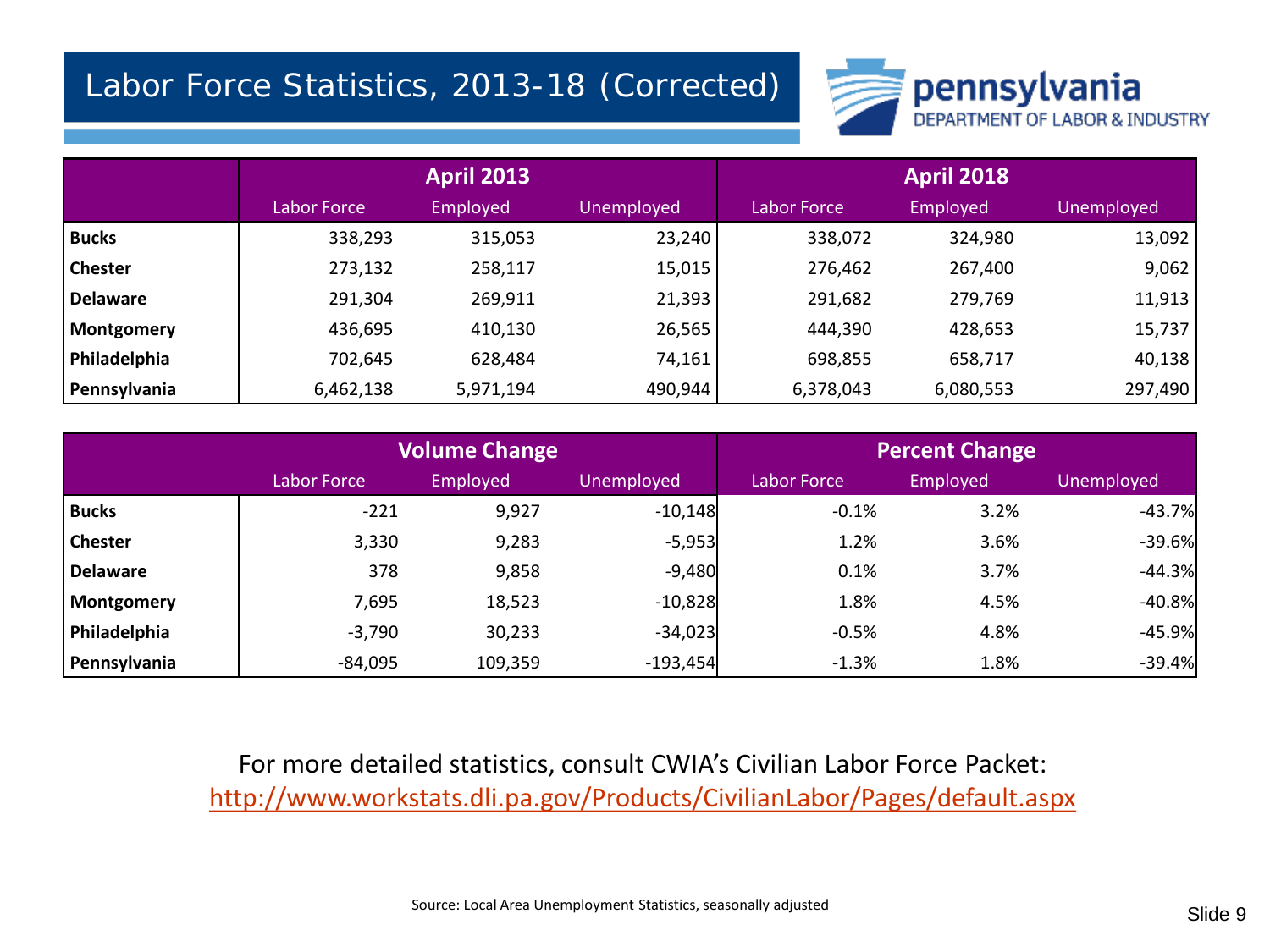

The table below shows the unemployment rate change from April 2013 to April 2018 for each county in the area. CWIA also calculates these figures for any sub-county municipality with a population of approximately 20,000 or above – Tredyffrin and West Goshen Townships in Chester County.

| <b>Area</b>    | <b>April 2013</b> | <b>April 2018</b> | <b>Change</b> |
|----------------|-------------------|-------------------|---------------|
| <b>Bucks</b>   | 6.9%              | 3.9%              | $-3.0\%$      |
| <b>Chester</b> | 5.5%              | 3.3%              | $-2.2%$       |
| Delaware       | 7.3%              | 4.1%              | $-3.2%$       |
| Montgomery     | 6.1%              | 3.5%              | $-2.6%$       |
| Philadelphia   | 10.6%             | 5.7%              | $-4.9%$       |
| Pennsylvania   | 7.6%              | 4.7%              | $-2.9%$       |

For more detailed statistics, consult CWIA's Civilian Labor Force Packet: <http://www.workstats.dli.pa.gov/Products/CivilianLabor/Pages/default.aspx>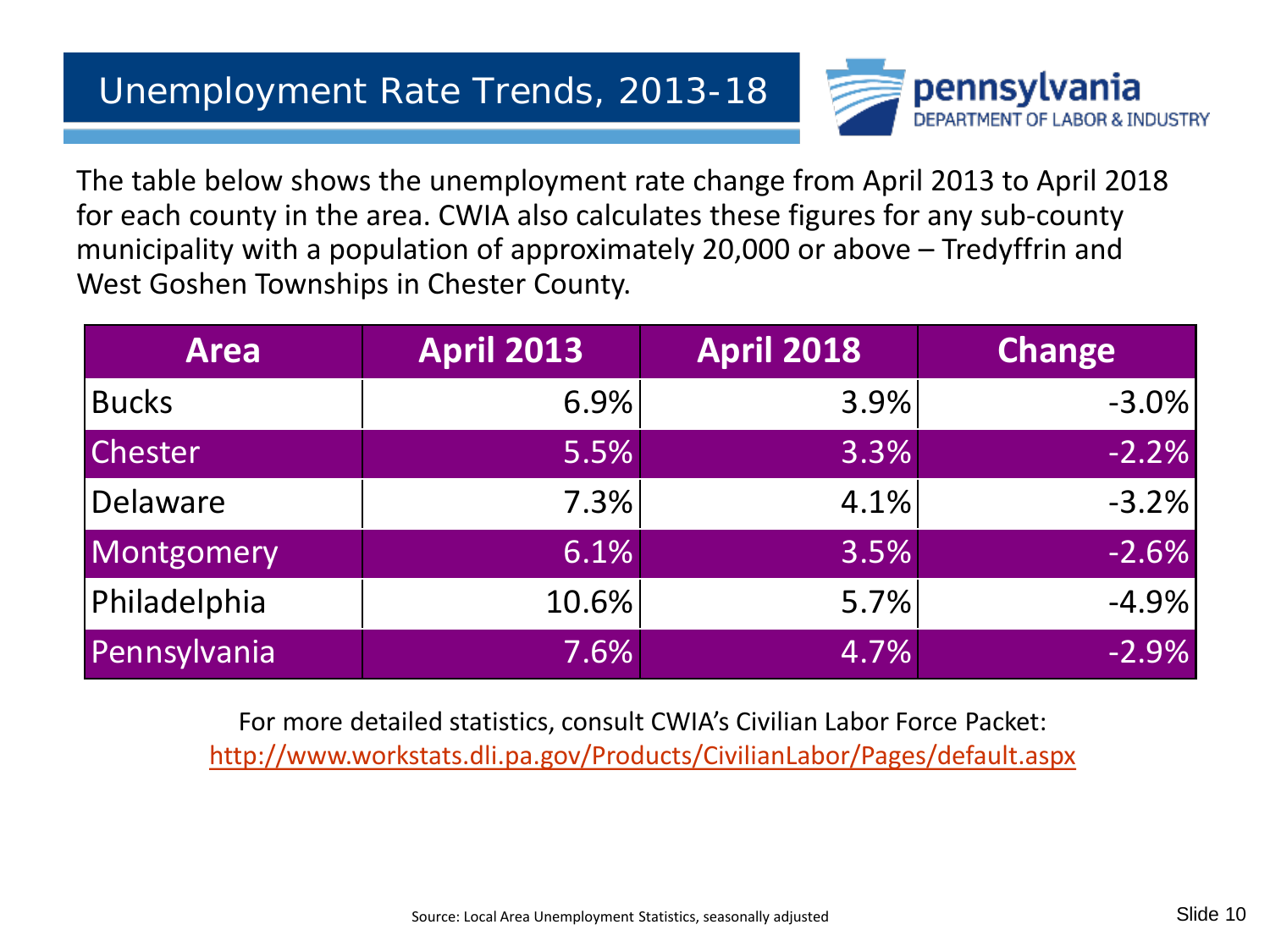

#### **Inflow/Outflow Report, Chester County WDA, 2015**

|                                        | Count   | <b>Share</b> |
|----------------------------------------|---------|--------------|
| Employed in the WDA                    | 252,203 | 100.0%       |
| Employed in the WDA but Living Outside | 137,711 | 54.6%        |
| Employed and Living in the WDA         | 114,492 | 45.4%        |
|                                        |         |              |
| Living in the WDA                      | 247,842 | 100.0%       |
| Living in the WDA but Employed Outside | 133,350 | 53.8%        |
| Living and Employed in the WDA         | 114,492 | 46.2%        |

Net Commuting In/Out\* 1,361

\*A positive number indicates the number of individuals working in the WDA but living outside is higher than the number of individuals living in the WDA but employed outside. A negative number indicates the opposite.

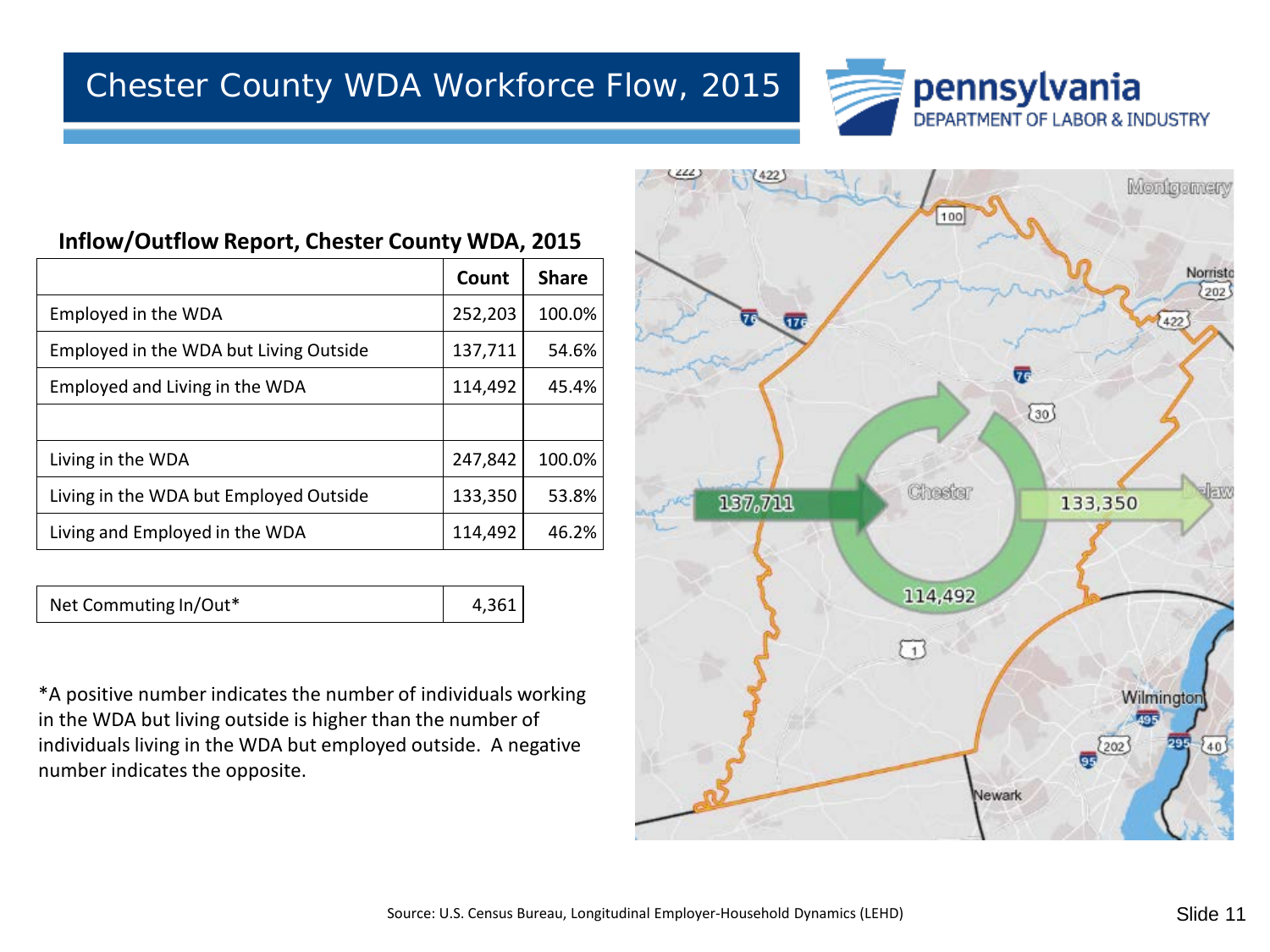#### Chester County Employment by Industry Sector



|                                            |                  |                    | 2011            |                               |                    | 2016            |                               |                   | Change         |                |
|--------------------------------------------|------------------|--------------------|-----------------|-------------------------------|--------------------|-----------------|-------------------------------|-------------------|----------------|----------------|
| Industry                                   | Industry<br>Code | Average<br>Estab's | Average<br>Empl | <b>Average Weekly</b><br>Wage | Average<br>Estab's | Average<br>Empl | Average<br><b>Weekly Wage</b> | Estab's<br>Change | Empl<br>Change | Wage<br>Change |
| Total, All Industries                      |                  | 14,904             | 236,419         | \$1,186                       | 15,353             | 248,029         | \$1,286                       | 449               | 11,610         | \$100          |
| Agriculture, Forestry, Fishing & Hunting   | 11               | 206                | 5,966           | 623                           | 233                | 5,605           | 761                           | 27                | $-361$         | \$138          |
| Mining, Quarrying, & Oil/Gas Extraction    | 21               | 11                 | 162             | 1,135                         | 8                  | 113             | 1,106                         | $-3$              | $-49$          | $$-29$         |
| <b>Utilities</b>                           | 22               | 25                 | 685             | 2,009                         | 32                 | 626             | 2,256                         | 7                 | $-59$          | \$247          |
| Construction                               | 23               | 1,327              | 9,347           | 1,129                         | 1,385              | 10,738          | 1,316                         | 58                | 1,391          | \$187          |
| Manufacturing                              | 31-33            | 617                | 20,498          | 1,418                         | 611                | 19,599          | 1,499                         | -6                | $-899$         | \$81           |
| <b>Wholesale Trade</b>                     | 42               | 1,103              | 11,461          | 1,948                         | 1,013              | 10,768          | 1,994                         | $-90$             | $-693$         | \$46           |
| <b>Retail Trade</b>                        | 44-45            | 1,477              | 27,222          | 648                           | 1,457              | 27,223          | 713                           | $-20$             | 1              | \$65           |
| <b>Transportation and Warehousing</b>      | 48-49            | 300                | 7,662           | 855                           | 295                | 7,780           | 928                           | $-5$              | 118            | \$73           |
| Information                                | 51               | 280                | 5,309           | 1,714                         | 246                | 5,474           | 1,812                         | $-34$             | 165            | \$98           |
| Finance and Insurance                      | 52               | 1,009              | 19,189          | 1,886                         | 965                | 18,941          | 2,234                         | $-44$             | $-248$         | \$348          |
| Real Estate and Rental and Leasing         | 53               | 443                | 3,699           | 1,454                         | 481                | 3,833           | 1,642                         | 38                | 134            | \$188          |
| <b>Professional and Technical Services</b> | 54               | 2,327              | 24,649          | 1,935                         | 2,448              | 27,770          | 2,093                         | 121               | 3,121          | \$158          |
| <b>Mgmt of Companies and Enterprises</b>   | 55               | 172                | 7,821           | 2,927                         | 215                | 7,829           | 3,136                         | 43                | 8              | \$209          |
| Administrative and Waste Services          | 56               | 914                | 11,004          | 774                           | 960                | 12,040          | 814                           | 46                | 1,036          | \$40           |
| <b>Educational Services</b>                | 61               | 349                | 18,766          | 943                           | 390                | 18,540          | 1,059                         | 41                | $-226$         | \$116          |
| <b>Health Care and Social Assistance</b>   | 62               | 1,733              | 31,015          | 841                           | 1,833              | 36,422          | 884                           | 100               | 5,407          | \$43           |
| Arts, Entertainment, and Recreation        | 71               | 218                | 3,757           | 441                           | 242                | 4,093           | 480                           | 24                | 336            | \$39           |
| Accommodation and Food Services            | 72               | 901                | 14,399          | 326                           | 963                | 16,296          | 368                           | 62                | 1,897          | \$42           |
| Other Services, Ex. Public Admin           | 81               | 1,373              | 9,195           | 510                           | 1,453              | 9,757           | 610                           | 80                | 562            | \$100          |
| <b>Public Administration</b>               | 92               | 122                | 4,614           | 938                           | 126                | 4,581           | 1,029                         | 4                 | $-33$          | \$91           |

Notes: "Estab" = Establishments; "Empl" = Employment; All negative changes are shown in red font; Wage changes are not adjusted for inflation.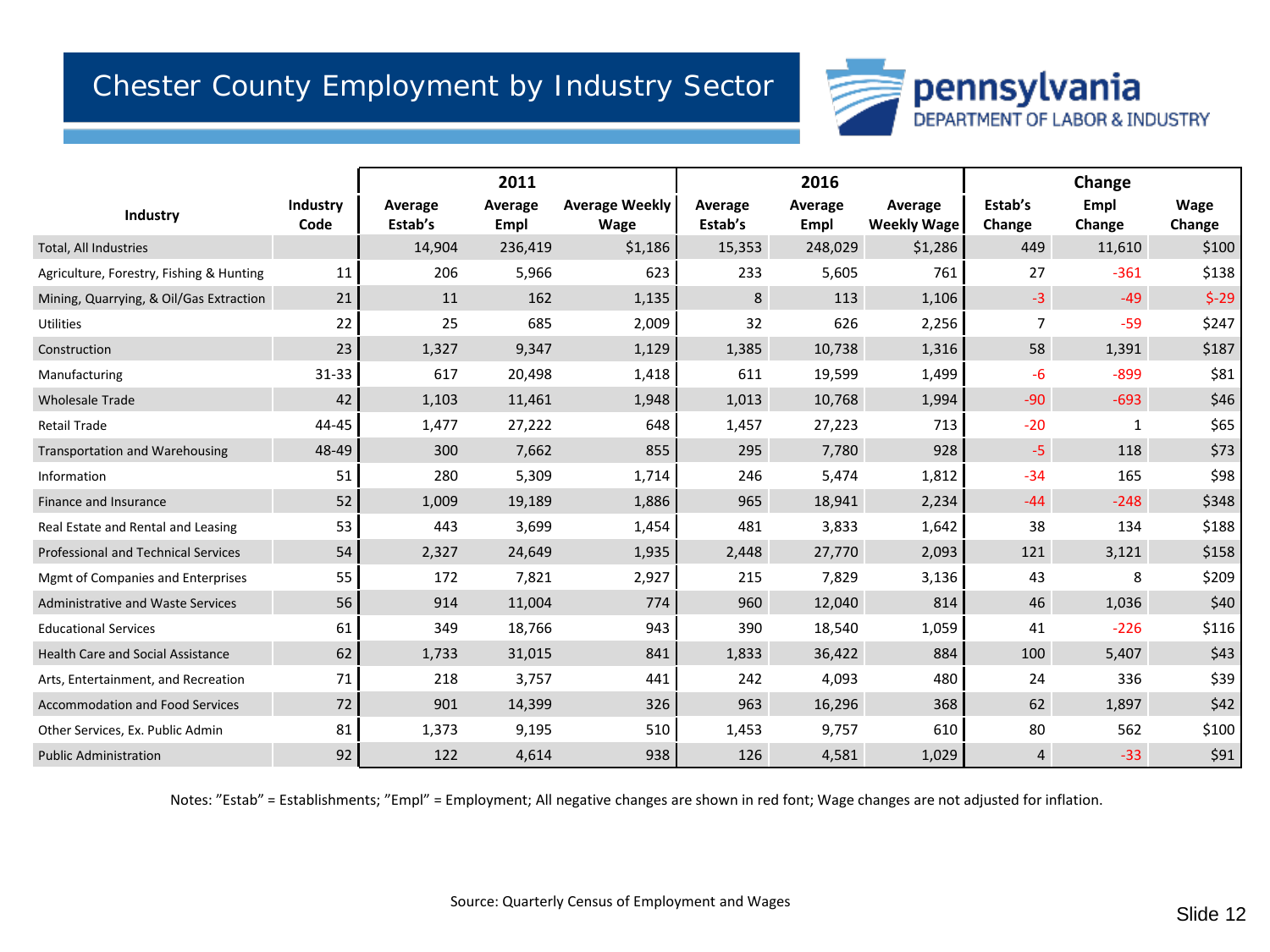

| <b>Employer</b><br><b>Size Class</b> | Estab's | <b>Average</b><br>Empl | <b>Total Empl</b> | <b>Percent of Total Percent of Total</b><br>Estab's | Empl  |
|--------------------------------------|---------|------------------------|-------------------|-----------------------------------------------------|-------|
| 0                                    | 1,401   | $\overline{0}$         | $\overline{0}$    | 9.2%                                                | 0.0%  |
| $1 - 4$                              | 6,939   | 2                      | 13,918            | 45.7%                                               | 6.1%  |
| $5-9$                                | 2,668   | $\overline{7}$         | 17,556            | 17.6%                                               | 7.7%  |
| $10 - 19$                            | 1,894   | 14                     | 25,670            | 12.5%                                               | 11.3% |
| $ 20 - 49 $                          | 1,431   | 31                     | 43,692            | 9.4%                                                | 19.2% |
| $ 50-99$                             | 492     | 70                     | 34,236            | 3.2%                                                | 15.1% |
| 100-249                              | 263     | 150                    | 39,382            | 1.7%                                                | 17.3% |
| 250-499                              | 51      | 323                    | 16,495            | 0.3%                                                | 7.3%  |
| 500-999                              | 26      | 613                    | 15,940            | 0.2%                                                | 7.0%  |
| 1000 & Over                          | 8       | 2,551                  | 20,406            | 0.1%                                                | 9.0%  |
| Total                                | 15,173  | 15                     | 227,295           | 100%                                                | 100%  |

Notes: "Estab" = Establishments; "Empl" = Employment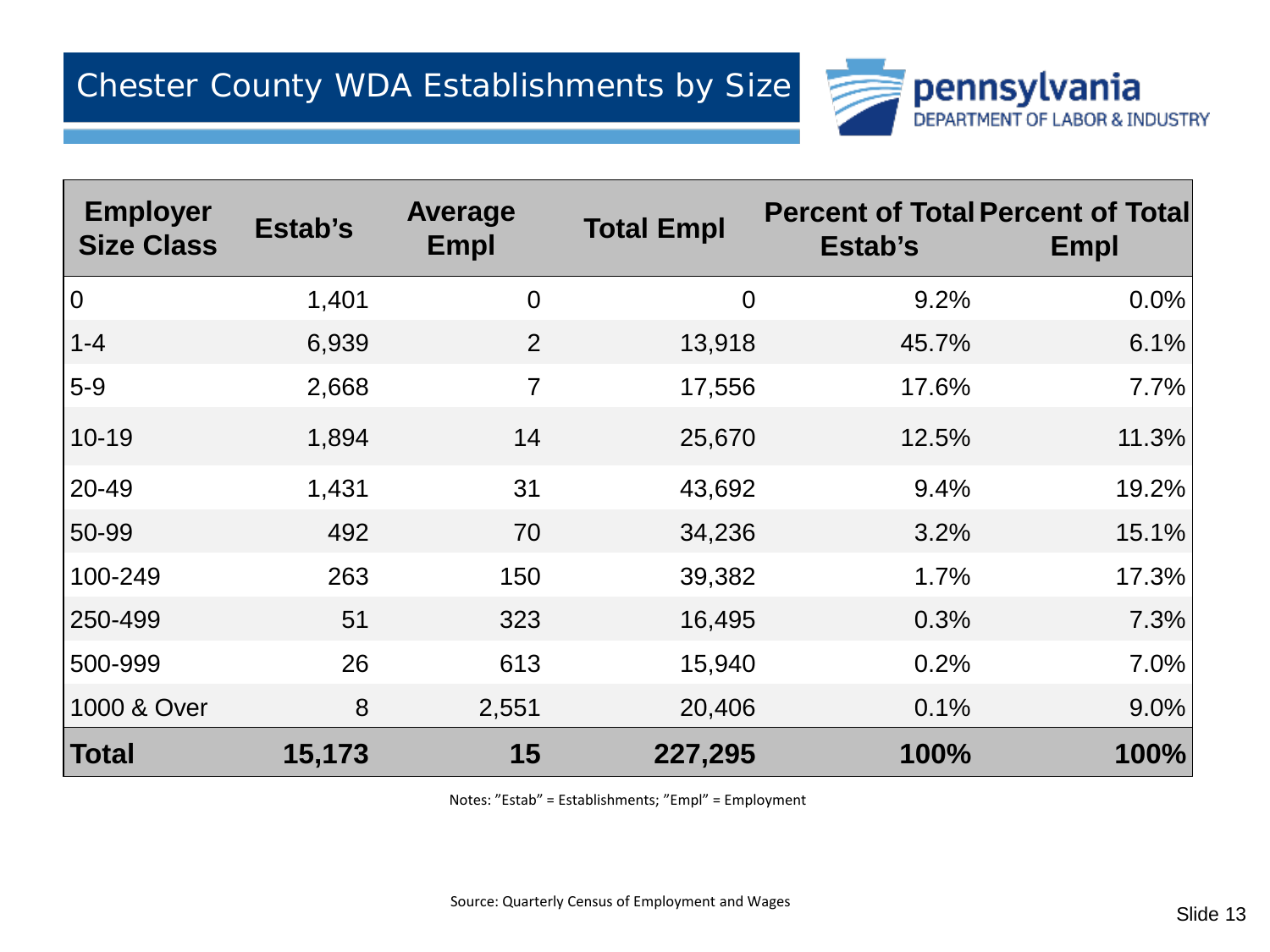

#### In April 2018, there were 8,995 online job postings in the Chester County WDA.

| Top 10 Industries by Job Posting                   |                     |  |  |  |
|----------------------------------------------------|---------------------|--|--|--|
| Industry                                           | <b>Job Postings</b> |  |  |  |
| <b>Temporary Help Services</b>                     | 1,272               |  |  |  |
| <b>Software Publishers</b>                         | 791                 |  |  |  |
| General Freight Trucking, Long-Distance, Truckload | 711                 |  |  |  |
| <b>Employment Placement Agencies</b>               | 590                 |  |  |  |
| <b>Commercial Banking</b>                          | 377                 |  |  |  |
| <b>Home Health Care Services</b>                   | 332                 |  |  |  |
| <b>Elementary &amp; Secondary Schools</b>          | 326                 |  |  |  |
| <b>Computer Systems Design Services</b>            | 296                 |  |  |  |
| General Freight Trucking, Local                    | 292                 |  |  |  |
| All Other Business Support Services                | 262                 |  |  |  |

| <b>Top 10 Occupations by Job Posting</b>       |                     |  |  |  |
|------------------------------------------------|---------------------|--|--|--|
| Occupation                                     | <b>Job Postings</b> |  |  |  |
| <b>Registered Nurses</b>                       | 378                 |  |  |  |
| Heavy and Tractor-Trailer Truck Drivers        | 283                 |  |  |  |
| <b>Retail Salespersons</b>                     | 254                 |  |  |  |
| Software Developers, Applications              | 248                 |  |  |  |
| <b>Computer Systems Analysts</b>               | 203                 |  |  |  |
| First-Line Supervisors of Retail Sales Workers | 178                 |  |  |  |
| <b>Customer Service Representatives</b>        | 176                 |  |  |  |
| <b>Computer User Support Specialists</b>       | 166                 |  |  |  |
| Social and Human Service Assistants            | 152                 |  |  |  |
| Accountants                                    | 149                 |  |  |  |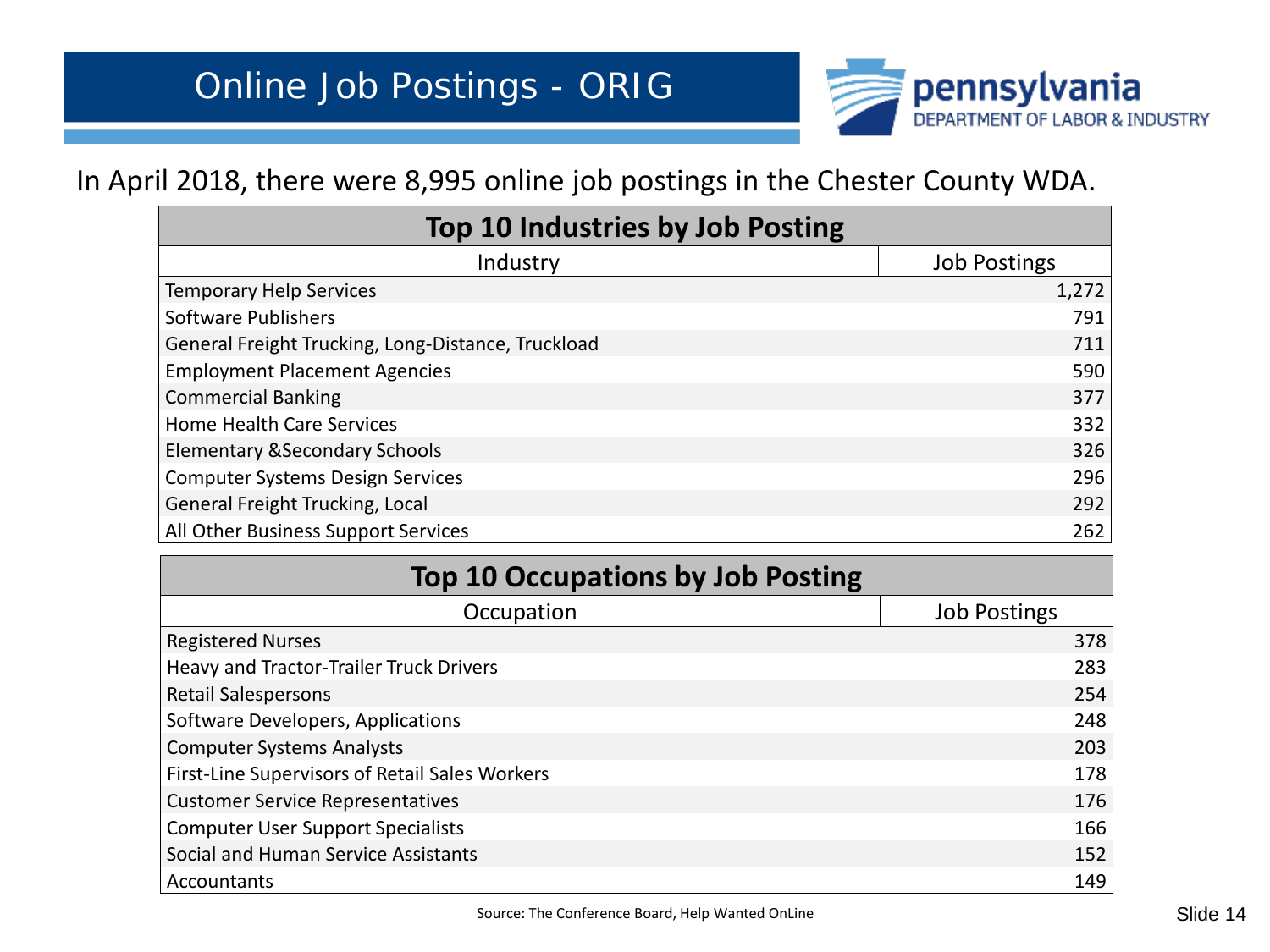



# **Employment Outlook**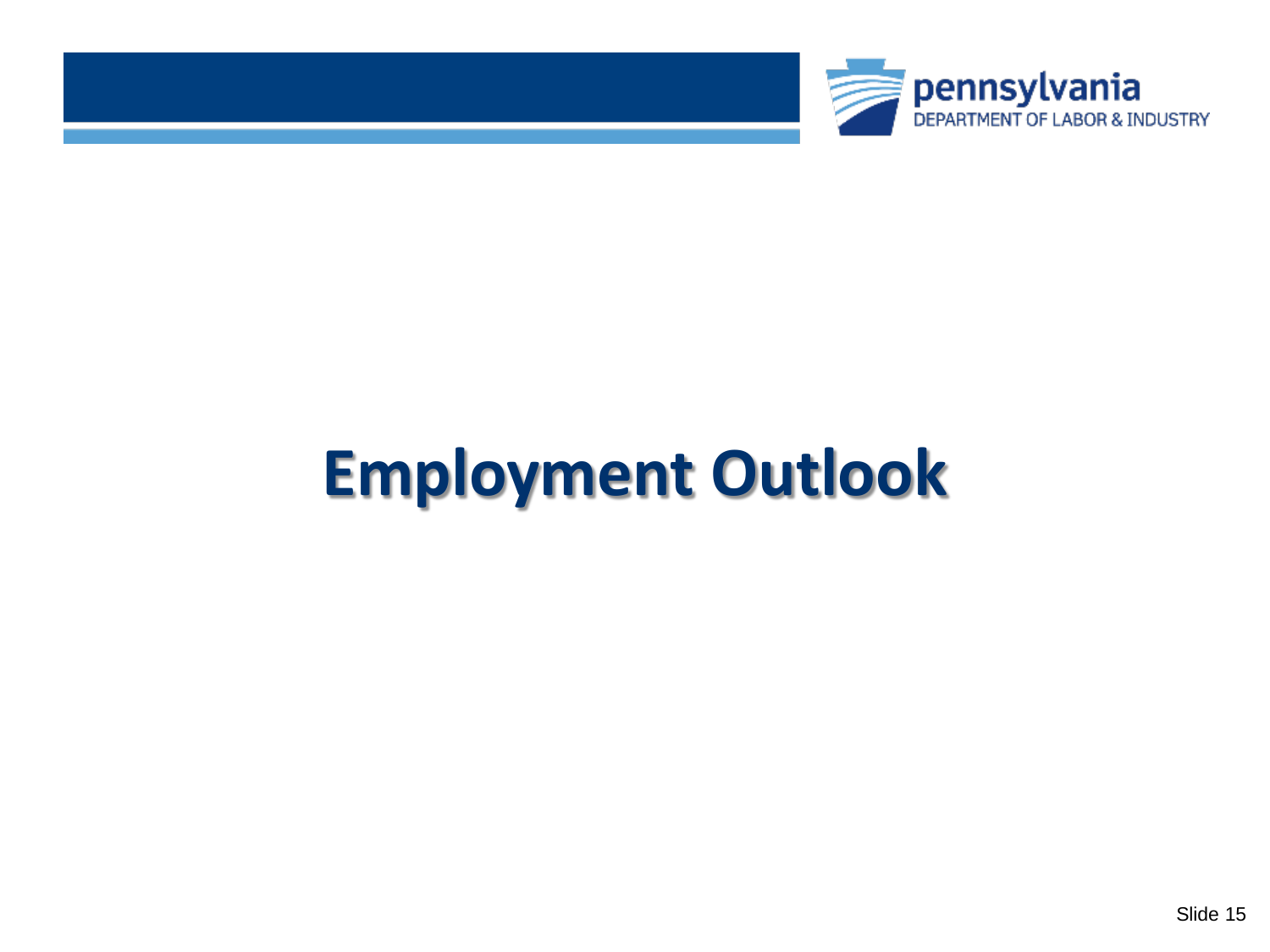

#### **2014-24 Industry Projections – Chester County WDA**

|                                             |         |             | <b>Empl. Change</b> |         |  |
|---------------------------------------------|---------|-------------|---------------------|---------|--|
| Industry                                    | Empl.   | Proj. Empl. | Volume              | Percent |  |
| <b>Total Jobs</b>                           | 255,630 | 276,790     | 21,160              | 8.3%    |  |
| <b>Goods Producing Industries</b>           | 32,460  | 33,570      | 1,110               | 3.4%    |  |
| Agriculture, Mining & Logging               | 2,710   | 2,790       | 80                  | 3.0%    |  |
| Construction                                | 9,730   | 11,250      | 1,520               | 15.6%   |  |
| Manufacturing                               | 20,020  | 19,520      | $-500$              | $-2.5%$ |  |
| <b>Services-Providing</b>                   | 209,040 | 228,820     | 19,780              | 9.5%    |  |
| Trade, Transportation & Utilities           | 45,960  | 47,540      | 1,580               | 3.4%    |  |
| Information                                 | 4,930   | 4,890       | $-40$               | $-0.8%$ |  |
| <b>Financial Activities</b>                 | 22,940  | 26,330      | 3,390               | 14.8%   |  |
| <b>Professional &amp; Business Services</b> | 44,840  | 51,090      | 6,250               | 13.9%   |  |
| <b>Education &amp; Health Services</b>      | 49,170  | 54,550      | 5,380               | 10.9%   |  |
| Leisure & Hospitality                       | 19,250  | 21,710      | 2,460               | 12.8%   |  |
| Other Services, Except Public Admin.        | 13,220  | 14,290      | 1,070               | 8.1%    |  |
| Federal, State & Local Government           | 8,750   | 8,410       | $-340$              | $-3.9%$ |  |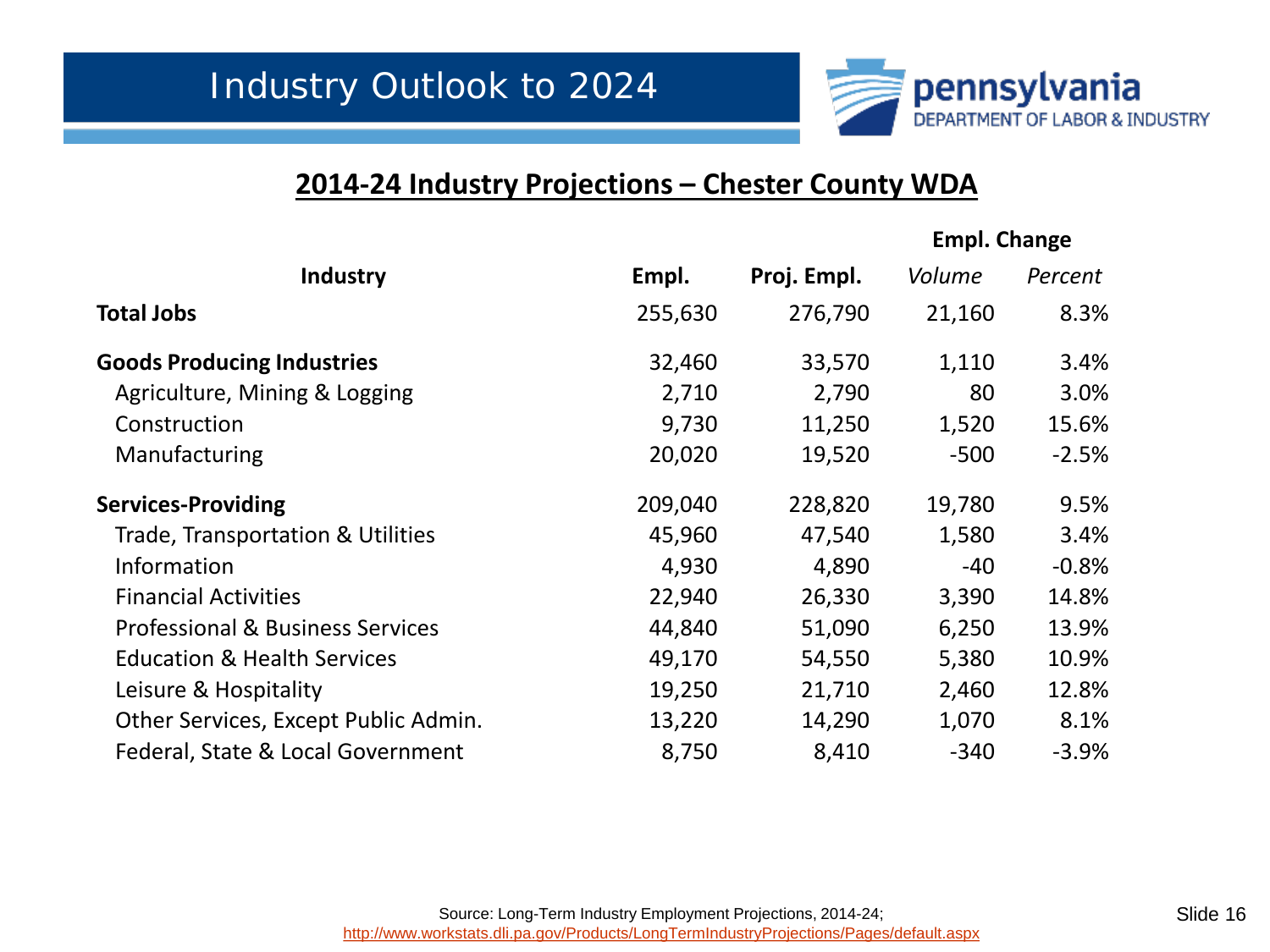

By Volume Growth: Computer Systems Design & Rel. Services Restaurants & Other Eating Places Individual & Family Services Management & Technical Consulting Services Community Care Facilities For The Elderly Personal Care Services Management Of Companies & Enterprises Employment Services Offices Of Other Health Practitioners Scientific Research & Development Services

By Percent Growth: Outpatient Care Centers Computer Systems Design & Rel. Services Personal Care Services Software Publishers Offices Of Other Health Practitioners Machinery & Equip. Rental & Leasing Individual & Family Services Warehousing & Storage Employment Services Residential Building Construction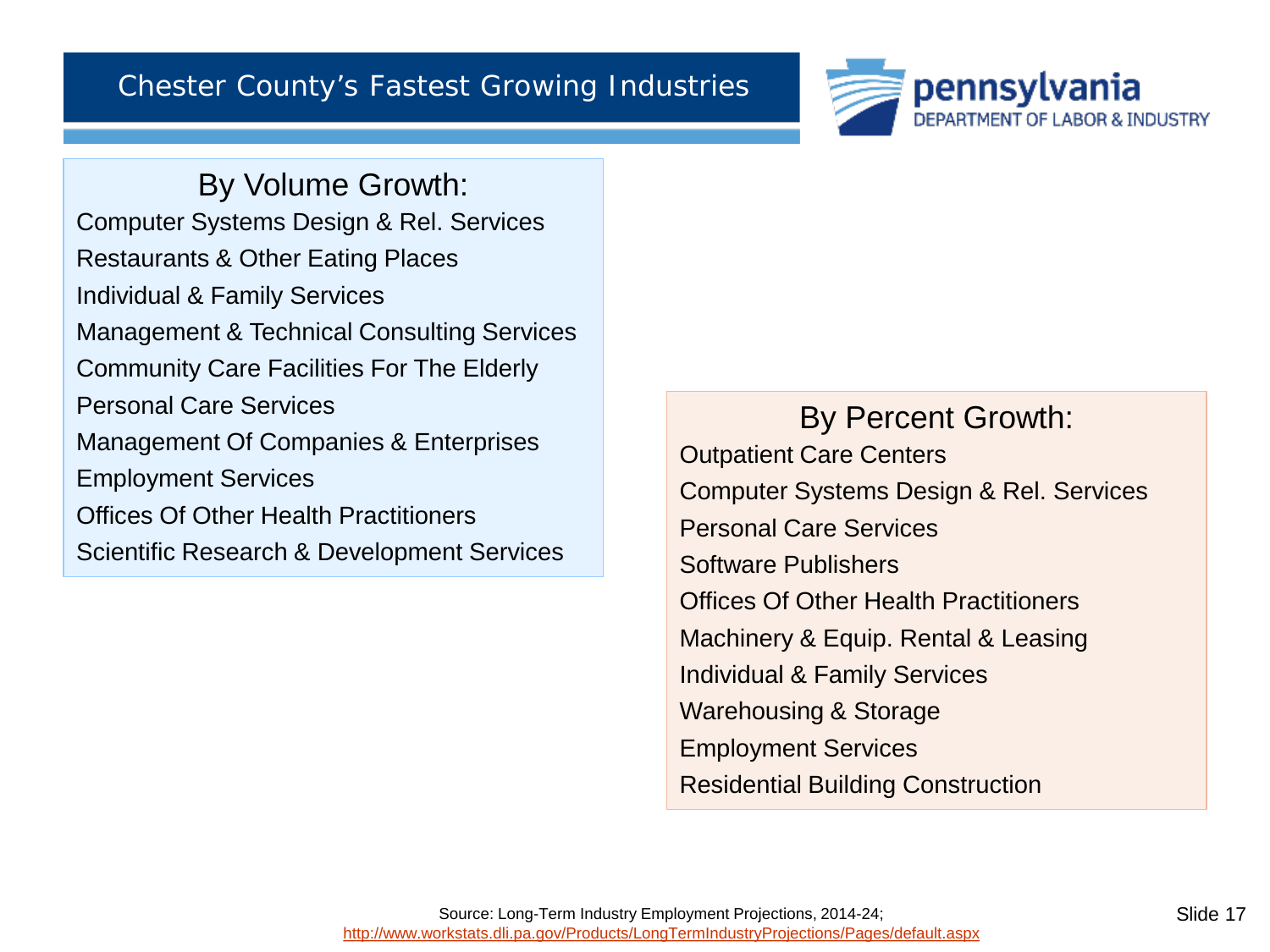

#### **2014-24 Occupational Projections – Chester County WDA**

**Empl. Change**

| <b>Occupational Title</b>                       | Empl.   | Proj. Empl. | Volume | Percent | <b>Total</b><br><b>Openings</b> |  |
|-------------------------------------------------|---------|-------------|--------|---------|---------------------------------|--|
| <b>Total, All Occupations</b>                   | 255,630 | 276,790     | 21,160 | 8.3%    | 8,099                           |  |
| Management, Business & Finance                  | 31,740  | 35,380      | 3,640  | 11.5%   | 1,056                           |  |
| Computer, Engineering & Science                 | 21,350  | 24,610      | 3,260  | 15.3%   | 731                             |  |
| Education, Legal, Social Service, Arts & Media  | 25,850  | 27,300      | 1,450  | 5.6%    | 719                             |  |
| Healthcare Practitioners, Technicians & Support | 19,290  | 22,330      | 3,040  | 15.8%   | 735                             |  |
| Protective, Food, Building & Personal Service   | 40,670  | 45,160      | 4,490  | 11.0%   | 1,595                           |  |
| Sales & Related                                 | 27,350  | 28,380      | 1,030  | 3.8%    | 872                             |  |
| <b>Office &amp; Administrative Support</b>      | 39,860  | 40,890      | 1,030  | 2.6%    | 950                             |  |
| Farming, Fishing & Forestry                     | 1,650   | 1,690       | 40     | 2.4%    | 48                              |  |
| <b>Construction &amp; Extraction</b>            | 9,510   | 10,540      | 1,030  | 10.8%   | 248                             |  |
| Installation, Maintenance & Repair              | 9,990   | 10,730      | 740    | 7.4%    | 310                             |  |
| Production                                      | 13,650  | 13,780      | 130    | 1.0%    | 358                             |  |
| <b>Transportation &amp; Material Moving</b>     | 14,730  | 16,010      | 1,280  | 8.7%    | 478                             |  |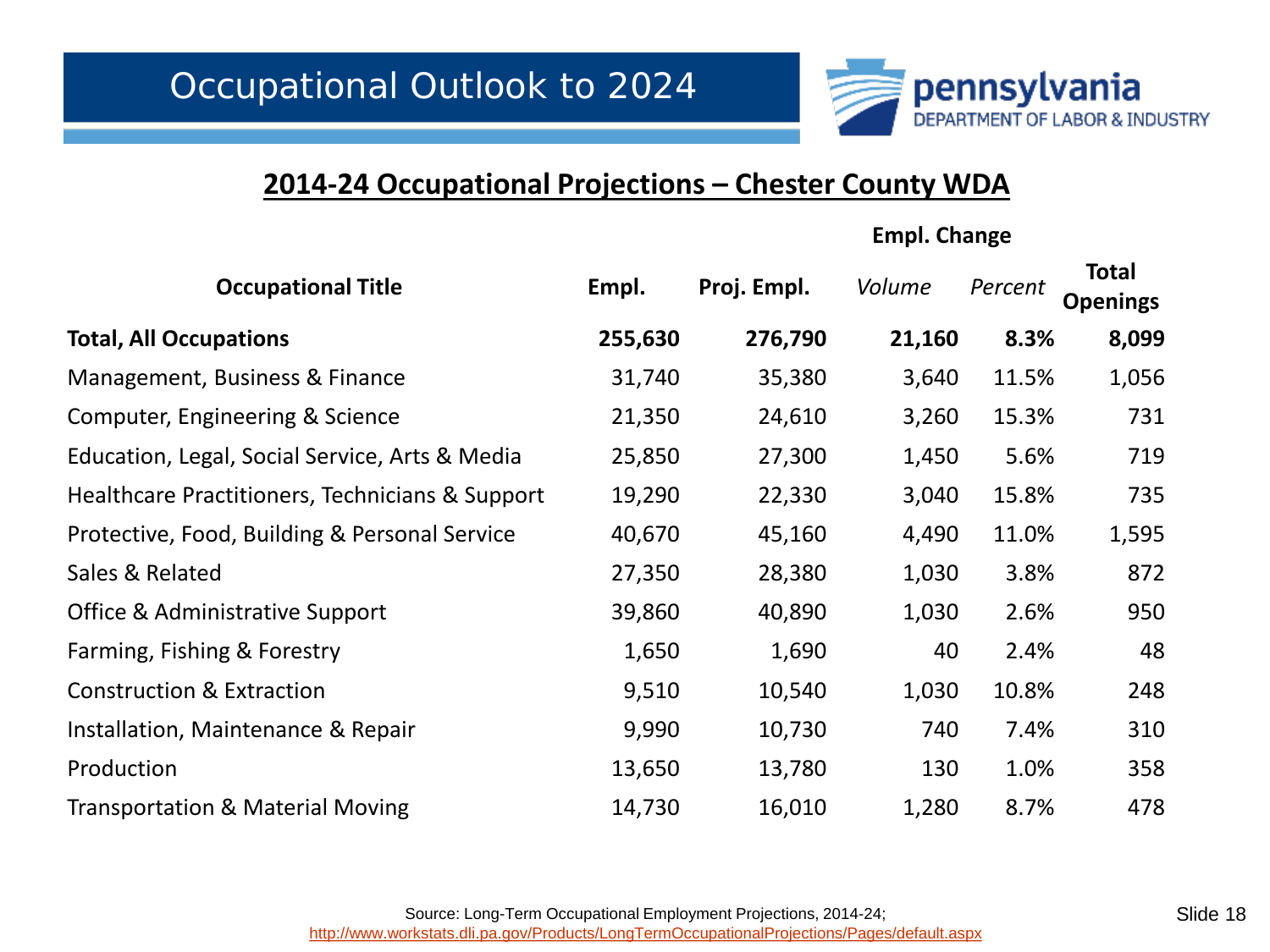### **Fastest Growing Occupations**



Registered Nurses Combined Food Prep & Serving Workers Home Health Aides Personal Care Aides Heavy & Tractor-Trailer Truck Drivers Nursing Assistants Laborers & Material Movers Construction Laborers Retail Salespersons Customer Service Representatives Interpreters & Translators Occupational Therapy Assistants Physical Therapist Assistants Physical Therapist Aides Nurse Practitioners Operations Research Analysts Personal Financial Advisors Home Health Aides Physical Therapists Biomedical Engineers Retail Salespersons **Cashiers** Registered Nurses Home Health Aides

#### **Traditional** (By Volume Growth)

**Emerging** (By Percent Growth) Combined Food Prep & Serving Workers Waiters & Waitresses Laborers & Material Movers Customer Service Representatives Office Clerks, General Stock Clerks & Order Fillers

#### **Foundational** (By Annual Openings)

| <b>Combined Food Prep &amp; Serving Workers</b> | <b>Personal Financial Advisors</b>             | <b>Retail Salespersons</b>                      |
|-------------------------------------------------|------------------------------------------------|-------------------------------------------------|
| <b>Computer Systems Analysts</b>                | <b>Home Health Aides</b>                       | <b>Combined Food Prep &amp; Serving Workers</b> |
| <b>Registered Nurses</b>                        | <b>Computer Systems Analysts</b>               | <b>Cashiers</b>                                 |
| <b>Accountants &amp; Auditors</b>               | <b>Computer &amp; Information Systems Mgrs</b> | <b>Waiters &amp; Waitresses</b>                 |
| <b>Personal Care Aides</b>                      | <b>Personal Care Aides</b>                     | <b>Registered Nurses</b>                        |
| Home Health Aides                               | <b>Systems Software Developers</b>             | <b>Accountants &amp; Auditors</b>               |
| <b>Systems Software Developers</b>              | Cooks, Restaurant                              | <b>Customer Service Representatives</b>         |
| <b>Customer Service Representatives</b>         | <b>Applications Software Developers</b>        | <b>General &amp; Operations Managers</b>        |
| Cooks, Restaurant                               | <b>Market Research Analysts</b>                | <b>Office Clerks, General</b>                   |
| <b>Management Analysts</b>                      | Hairdressers, Hairstylists & Cosmetologists    | <b>Laborers &amp; Material Movers</b>           |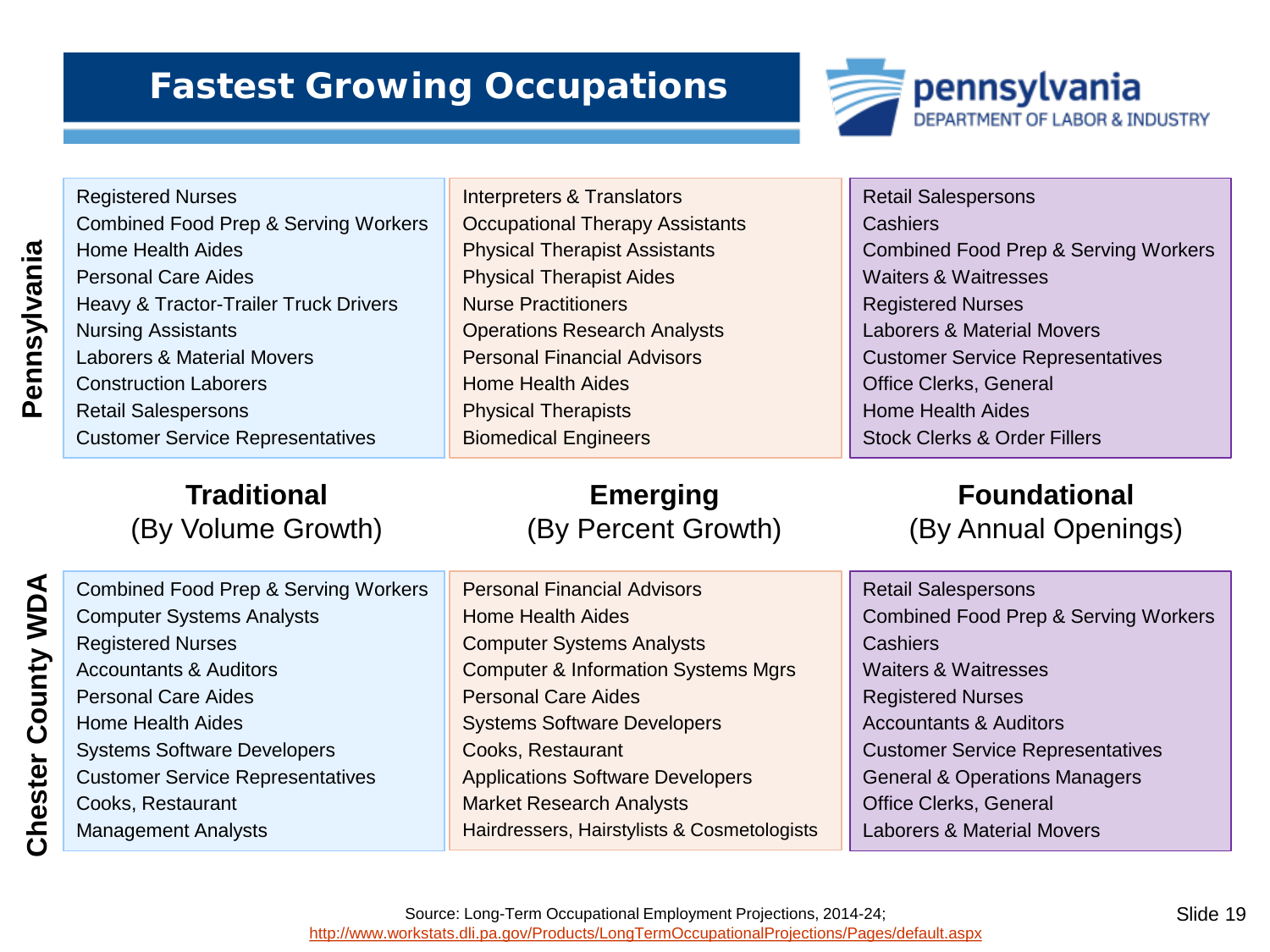

#### **Occupational Employment Distribution in the Chester County WDA by Educational Level**

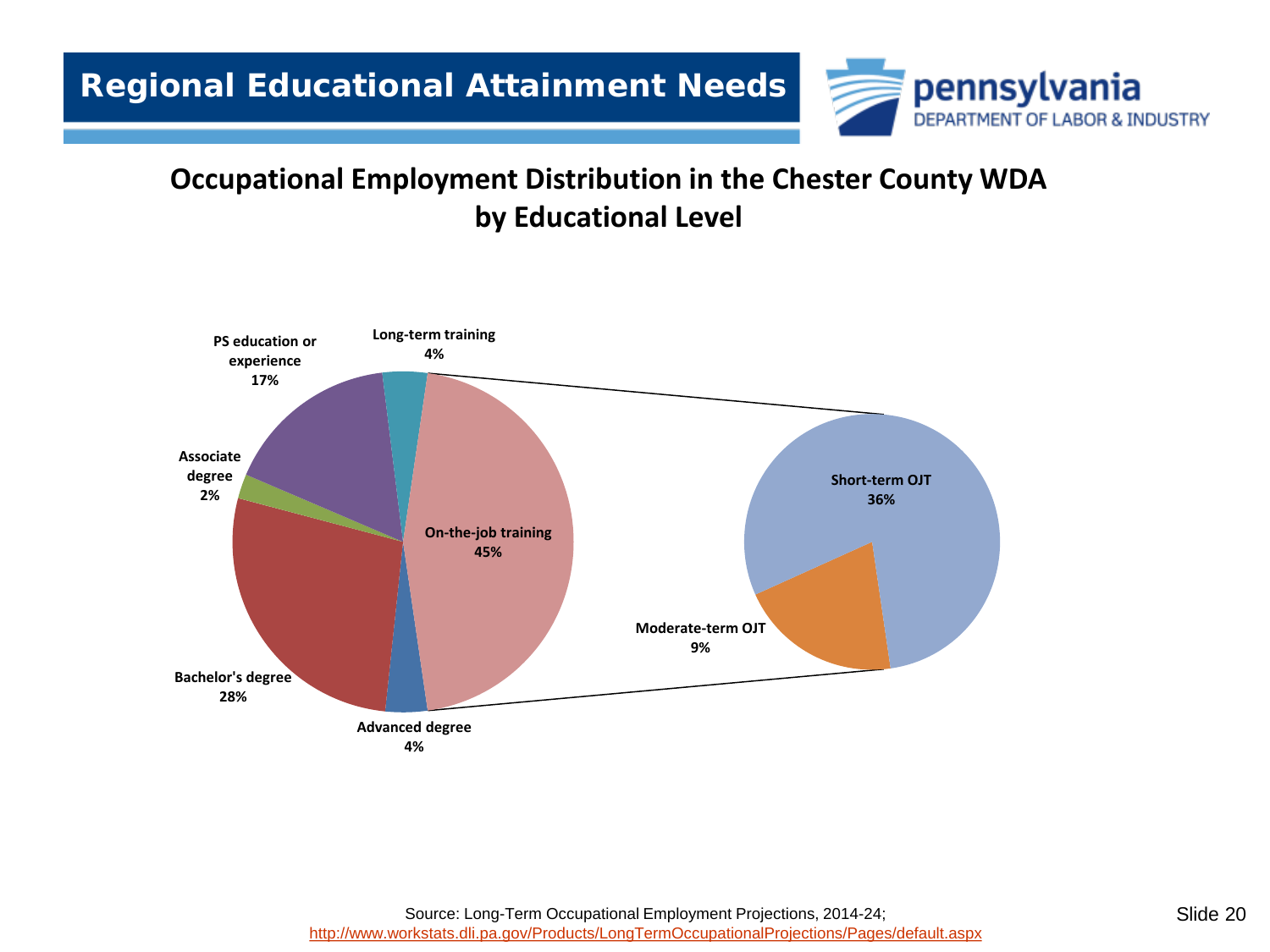

#### **2017 Wages for Chester County's Fastest Growing Occupations**

| <b>SOC</b><br>Code | <b>Occupational Title</b>                                | Educ.<br>Level | Area<br><b>Type</b> | Average<br><b>Hourly</b><br>Wage (\$) | Average<br>Annual<br>Wage (\$) | <b>Median</b><br>Annual<br>Wage (\$) | Entry<br>Annual<br>Wage (\$) | Exper'd<br>Annual<br>Wage (\$) | <b>Mid Range</b><br>Annual Wage (\$) |    |         |
|--------------------|----------------------------------------------------------|----------------|---------------------|---------------------------------------|--------------------------------|--------------------------------------|------------------------------|--------------------------------|--------------------------------------|----|---------|
|                    | 35-3021 Combined Food Preparation & Serving Workers      | ST OJT         | <b>CTY</b>          | 10.30                                 | 21,430                         | 19,400                               | 17,390                       | 23,460                         | 17,540                               | to | 23,900  |
|                    | 15-1121 Computer Systems Analysts                        | <b>BD</b>      | <b>CTY</b>          | 49.32                                 | 102,590                        | 101,160                              | 69,440                       | 119,170                        | 77,930                               | to | 124,050 |
| 29-1141            | <b>Registered Nurses</b>                                 | <b>BD</b>      | <b>CTY</b>          | 34.85                                 | 72,490                         | 72,460                               | 53,620                       | 81,920                         | 60,430                               | to | 84,030  |
|                    | 13-2011 Accountants & Auditors                           | <b>BD</b>      | <b>CTY</b>          | 40.27                                 | 83,760                         | 76,400                               | 54,060                       | 98,610                         | 60,630                               | to | 99,320  |
|                    | 39-9021 Personal Care Aides                              | ST OJT         | <b>CTY</b>          | 12.82                                 | 26,670                         | 25,670                               | 21,830                       | 29,090                         | 22,450                               | to | 29,900  |
| 31-1011            | Home Health Aides                                        | ST OJT         | <b>CTY</b>          | 13.24                                 | 27,540                         | 27,370                               | 22,310                       | 30,150                         | 23,990                               | to | 30,350  |
|                    | 15-1133 Software Developers, Systems Software            | <b>BD</b>      | <b>CTY</b>          | 50.97                                 | 106,020                        | 104,000                              | 76,880                       | 120,590                        | 84,860                               | to | 127,930 |
|                    | 43-4051 Customer Service Representatives                 | ST OJT         | <b>CTY</b>          | 19.24                                 | 40,030                         | 38,370                               | 27,240                       | 46,420                         | 30,580                               | to | 48,170  |
|                    | 35-2014 Cooks, Restaurant                                | <b>WK EXP</b>  | <b>CTY</b>          | 15.95                                 | 33,180                         | 29,820                               | 22,080                       | 38,730                         | 24,610                               | to | 40,210  |
|                    | 13-1111 Management Analysts                              | $BD+$          | <b>CTY</b>          | 44.03                                 | 91,580                         | 84,850                               | 53,130                       | 110,800                        | 60,690                               | to | 113,100 |
|                    | 13-2052 Personal Financial Advisors                      | $BD+$          | <b>CTY</b>          | 43.32                                 | 90,110                         | 80,780                               | 53,530                       | 108,410                        | 61,700                               | to | 106,330 |
|                    | 11-3021 Computer & Information Systems Managers          | $BD+$          | <b>CTY</b>          | 76.98                                 | 160,120                        | 153,480                              | 104,920                      | 187,720                        | 120,040                              | to | 189,260 |
|                    | 15-1132 Software Developers, Applications                | <b>BD</b>      | <b>CTY</b>          | 51.24                                 | 106,590                        | 104,240                              | 76,030                       | 121,870                        | 85,210                               | to | 126,200 |
|                    | 13-1161 Market Research Analysts & Marketing Specialists | <b>BD</b>      | <b>CTY</b>          | 39.06                                 | 81,240                         | 71,710                               | 43,260                       | 100,230                        | 54,140                               | to | 99,380  |
|                    | 39-5012 Hairdressers, Hairstylists & Cosmetologists      | <b>PS</b>      | <b>CTY</b>          | 14.47                                 | 30,100                         | 24,650                               | 19,400                       | 35,440                         | 21,030                               | to | 33,570  |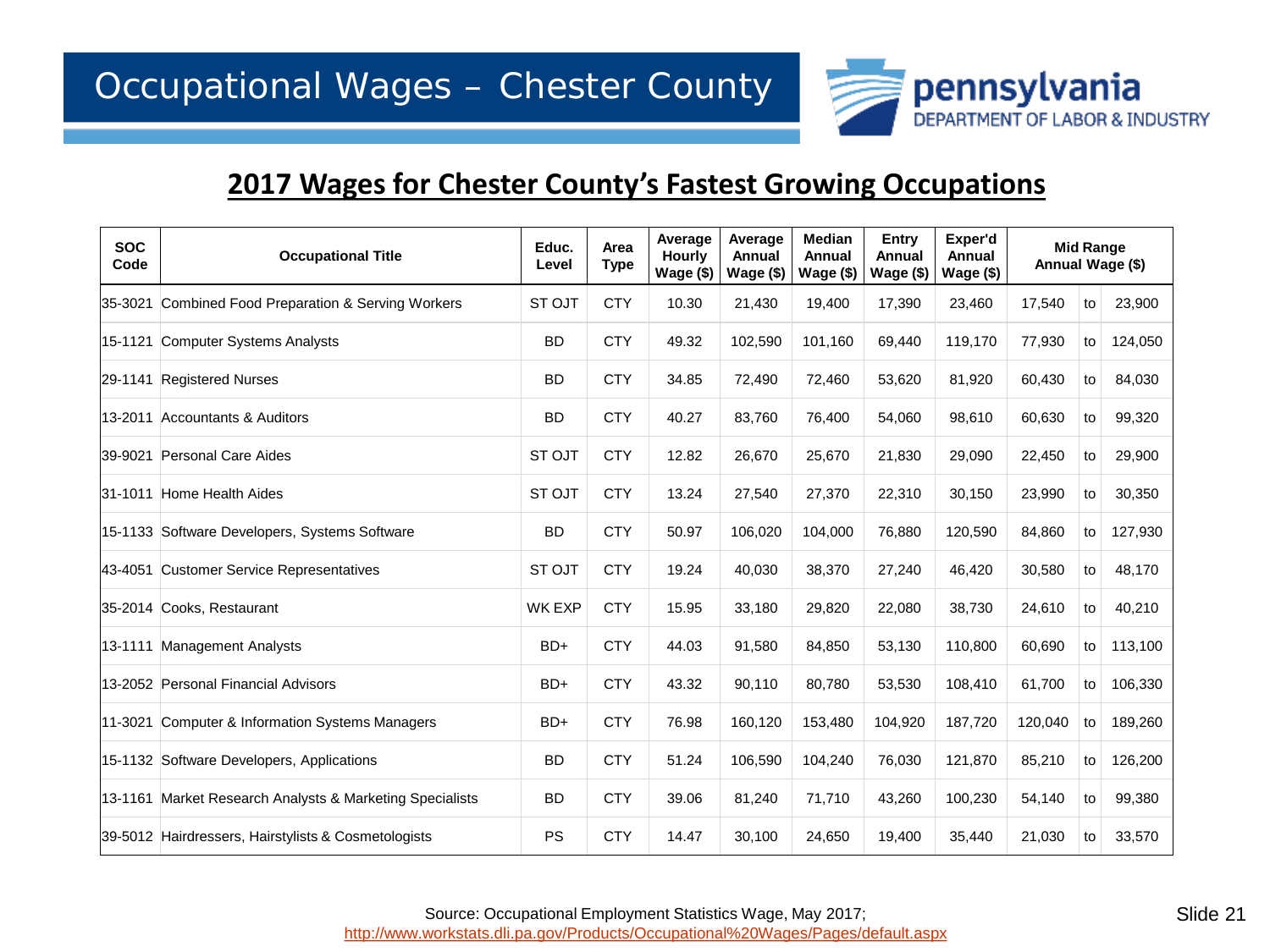![](_page_21_Picture_1.jpeg)

#### **Geographical Wage Comparisons for Occupations in Key Sectors**

| <b>Sector</b>       | <b>SOC</b><br>Code | <b>Occupational Title</b>                                   | <b>Bucks</b> | <b>Chester</b> | <b>Delaware</b> | <b>Montgomery</b> |           | Philadelphia   Pennsylvania |
|---------------------|--------------------|-------------------------------------------------------------|--------------|----------------|-----------------|-------------------|-----------|-----------------------------|
| Agriculture         | 45-1011            | Farm & Forestry Worker Supervisors                          | N/A          | \$59,750       | N/A             | \$43,290          | N/A       | \$55,110                    |
| Agriculture         |                    | 45-2092 Farmworkers & Laborers, Crop, Nursery & Greenhouse  | N/A          | \$34,200       | \$22,500        | \$31,740          | \$24,270  | \$27,080                    |
| <b>Construction</b> |                    | 47-2031 Carpenters                                          | \$55,870     | \$59,160       | \$61,330        | \$60,310          | \$67,950  | \$50,770                    |
| Construction        | 47-2061            | Construction Laborers                                       | \$41,550     | \$40,790       | \$38,900        | \$46,270          | \$38,010  | \$39,180                    |
| Construction        | 47-4011            | Construction & Building Inspectors                          | \$55,080     | \$72,830       | \$61,510        | \$63,080          | \$59,160  | \$54,750                    |
| Finance             | 13-2011            | Accountants & Auditors                                      | \$72,710     | \$83,760       | \$81,990        | \$80,920          | \$85,730  | \$74,730                    |
| Finance             | 13-2051            | <b>Financial Analysts</b>                                   | \$87,080     | \$83,870       | \$102,060       | \$96,280          | \$93,130  | \$89,120                    |
| Healthcare          | 29-1141            | <b>Registered Nurses</b>                                    | \$71,550     | \$72,490       | \$83,060        | \$73,160          | \$82,080  | \$69,820                    |
| Healthcare          | 31-1011            | Home Health Aides                                           | \$24,090     | \$27,540       | \$25,670        | \$25,120          | \$25,400  | \$25,170                    |
| lıт                 | 15-1121            | <b>Computer Systems Analysts</b>                            | \$98,340     | \$102,590      | \$99,520        | \$96,310          | \$99,080  | \$93,520                    |
| lıт                 |                    | 15-1133 Software Developers, Systems Software               | \$94,790     | \$106,020      | \$105,130       | \$110,810         | \$100,290 | \$102,080                   |
| Manuf'g             | 51-4011            | Computer-Controlled Machine Tool Operators, Metal & Plastic | \$40,530     | \$43,040       | \$41,510        | \$39,830          | \$45,240  | \$38,480                    |
| Manuf'g             | 51-4041            | Machinists                                                  | \$48,180     | \$50,170       | \$49,400        | \$46,140          | \$50,890  | \$43,380                    |